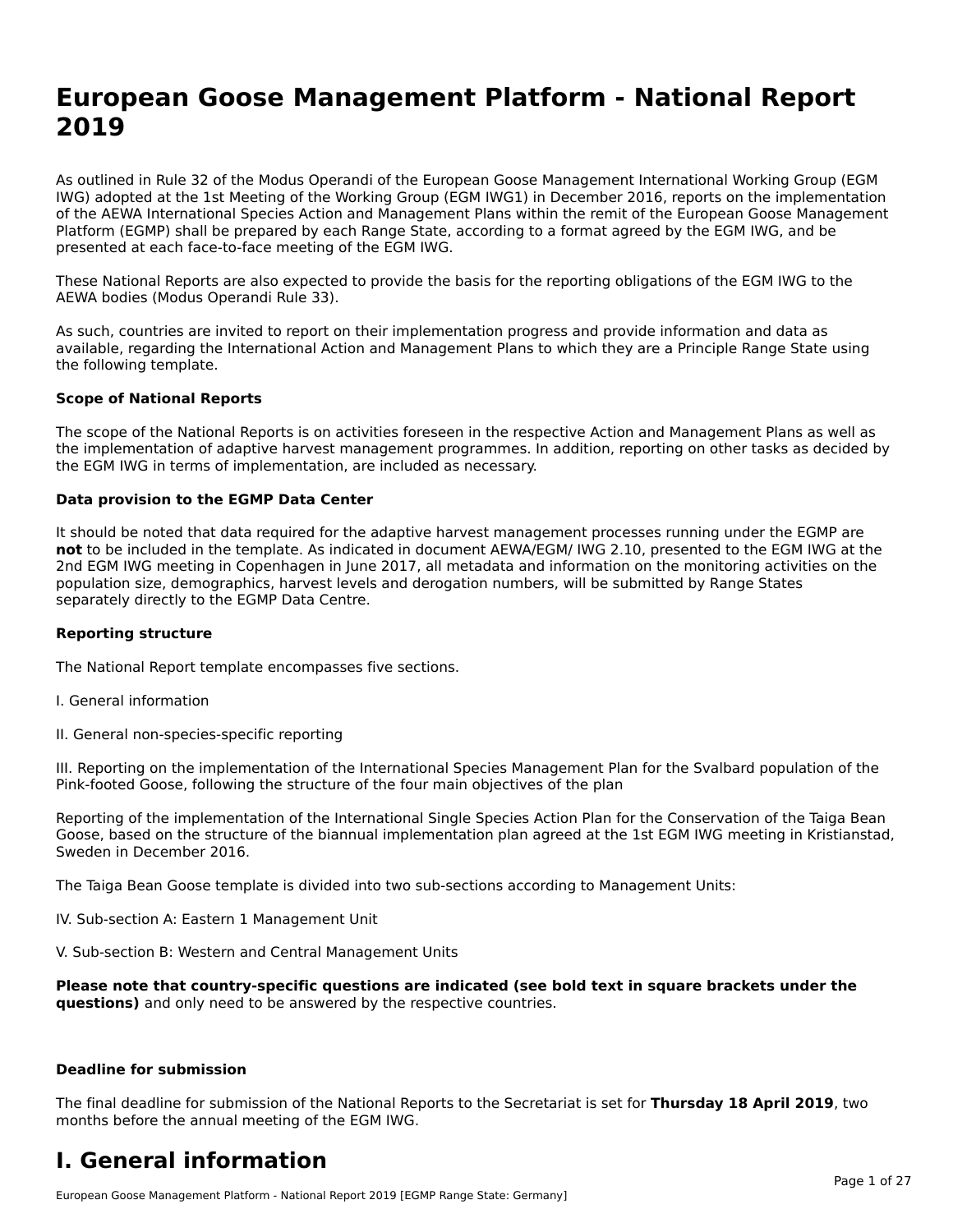# **To be completed by all Range States**

Name of reporting country › Germany

# **Designated National EGMP Administrative Authority**

Full name of the institution› BMU, Federal Ministry for the Environment, Nature Conservation and Nuclear Safety

Name and title of the head of institution › Federal Minister for the Environment, Nature Conservation and Nuclear Safety Svenja Schulze

Mailing address - Street and number › Robert-Schuman-Platz 3

 $\overline{P}$ ›

Postal code › 53175

City › Bonn

**Country** › Germany

Telephone › +49 (0)228 99 305-0

E-mail›

Website› https://www.bmu.de/

# **Designated National Government Representative (NGR) for EGMP matters**

Name and title of the NGR › Dr. Carolin Kieß

Affiliation (institution, department) Arimation (institution, acpartment)<br>> BMU, Federal Ministry for the Environment, Nature Conservation and Nuclear Safety Division N I 3, Species Protection

Mailing address - Street and number › Robert-Schuman-Platz 3

P.O. Box›

Postal code› 53175

City › Bonn

**Country** › Germany

Telephone › +49 (0)228 99 305-2668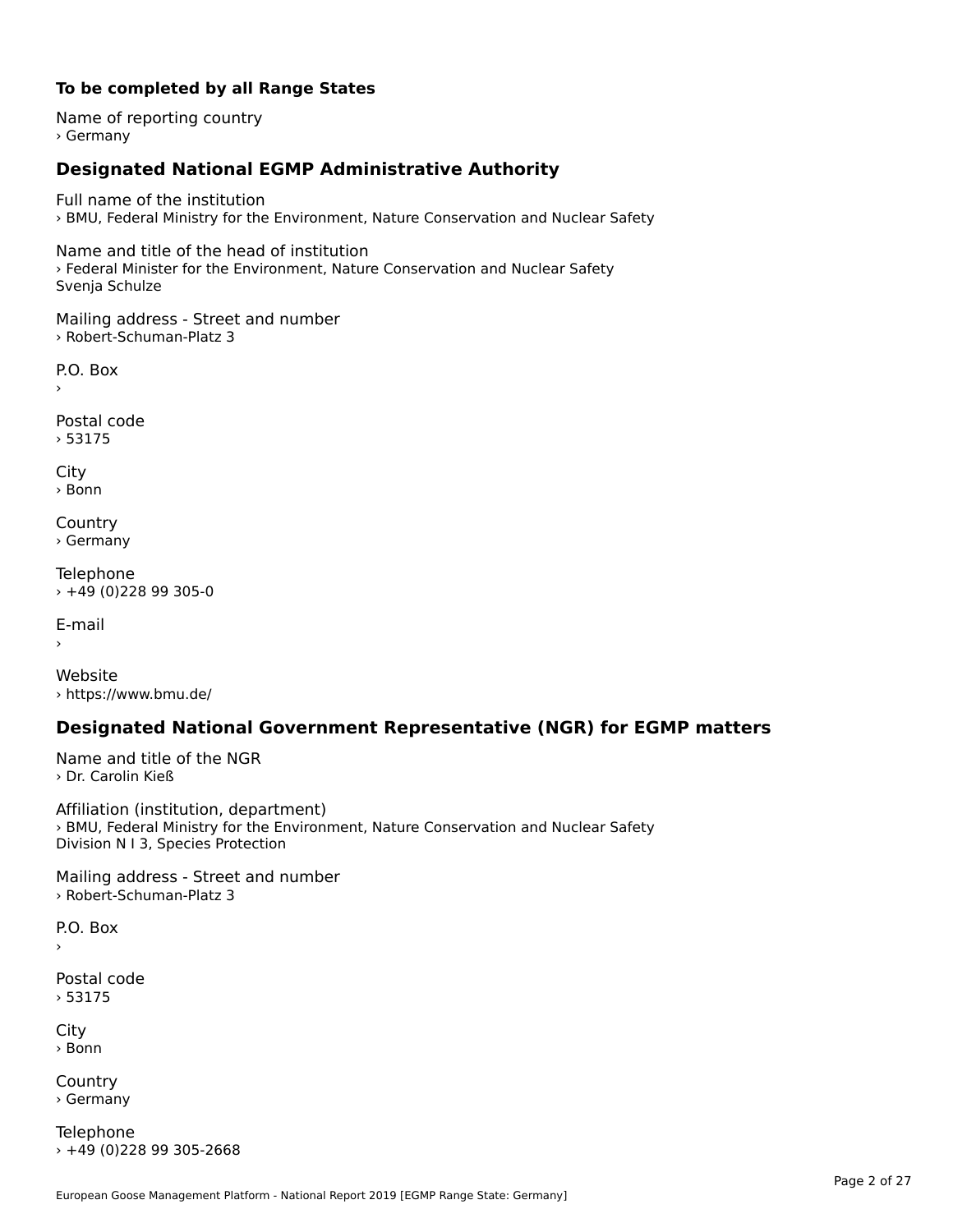E-mail› carolin.kiess@bmu.bund.de

Website › https://www.bmu.de/

### **Additional designated National Government Representative (NGR) for EGMP matters (if available)**(if available)

Name and title of the NGR › Dr. Heinz Düttmann

Affiliation (institution, department) › Nieders. Ministerium für Umwelt, Energie, Bauen und Klimaschutz - Referat 27

Mailing address - Street and number › Archivstr. 2

P.O. Box

Postal code› 30169

City › Hannover

**Country** › Germany

Telephone › +49 (0)511-120 3538

E-mail › heinz.duettmann@mu.niedersachsen.de

Website› https://www.umwelt.niedersachsen.de/startseite/

# **Designated National Expert (NE) for EGMP matters**

Name and title of the NE

Affiliation (institution, department)

Mailing address - Street and number

```
P.O. Box
```
›

›

Postal code

City

›

**Country** 

Telephone

E-mail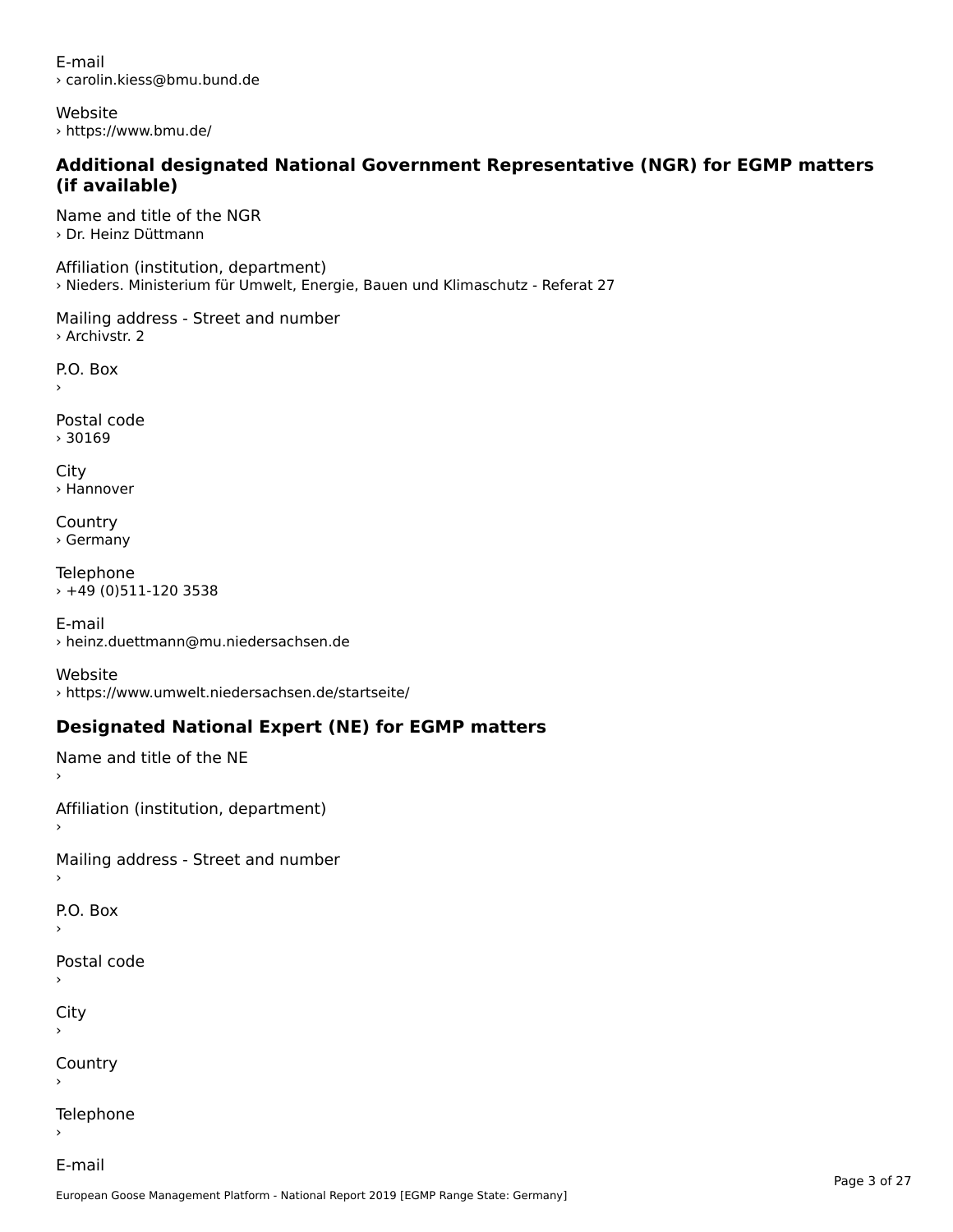website<br>Website

### ›

›

# **Additional designated National Expert (NE) for EGMP matters (if available)**

Name and title of the NE›Affiliation (institution, department) Mailing address - Street and number P.O. Box Postal code› $\mathbf{C}^{\text{th}}$ ›**Country** Telephone E-mail›website<br>Website ›

### **Other relevant institutions/entities/individual experts that have contributed to this report**report

Please insert information on any other relevant institutions/entities/individual experts that have riease insert information<br>contributed to this report › Dr. Bettina Holsten Ministerium für Energiewende, Landwirtschaft, Umwelt, Natur und Digitalisierung ministerium iu<br>Mercatorstr. 3 24106 Kiel+ 49 (0)431 988 7136 bettina.holsten@melund.landsh.de

# **Additional information and comments (optional)**

Please insert additional information and comments ›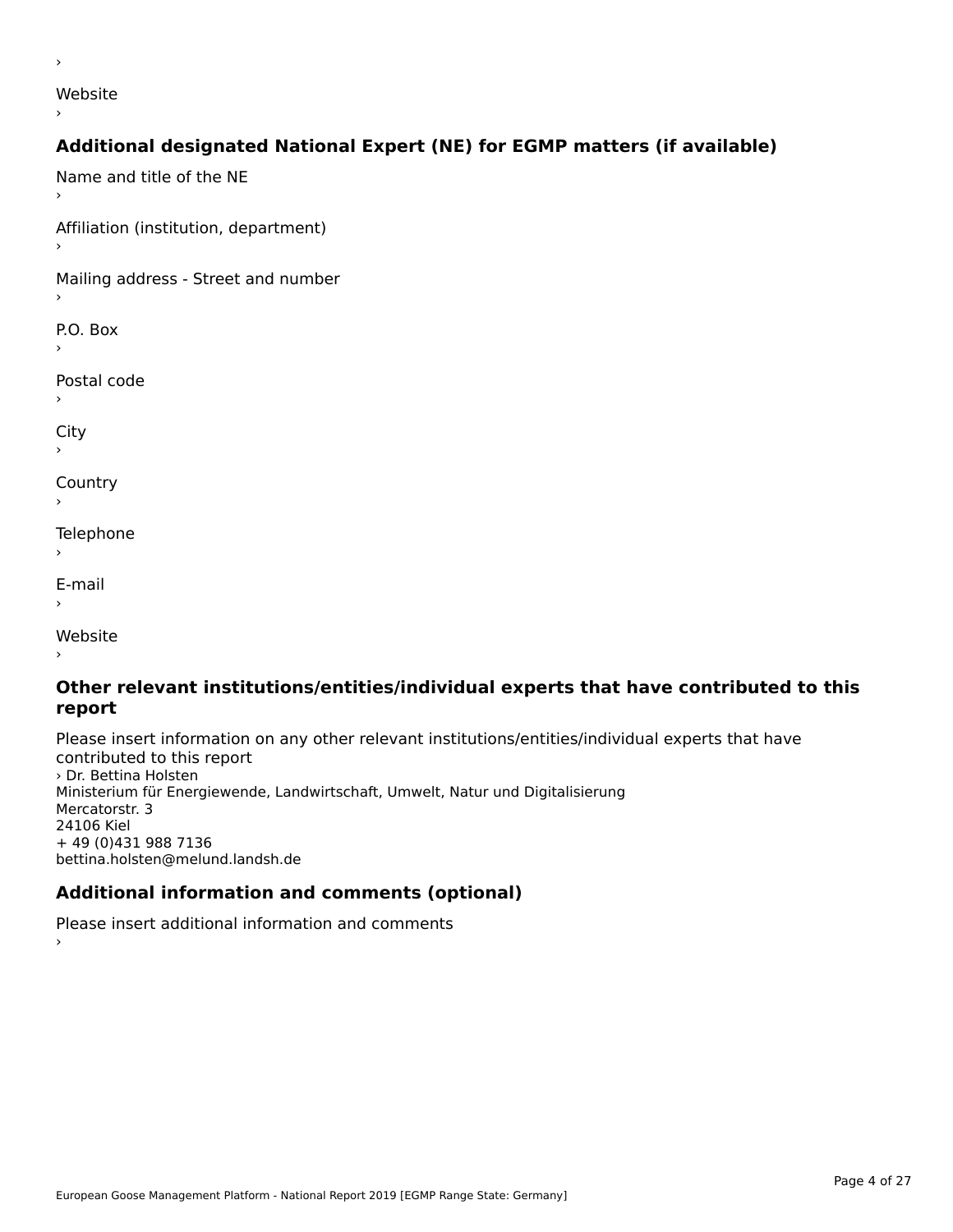### **II. General non-species-specific reporting**

#### **To be completed by all Range States**

II.1. Are you monitoring the level of agricultural conflict (damage, complaints) with geese in your country n.i. Are you monitoring the lever or agricultural connict (damage, complaints) with g<br>on national (centralized for the entire country), regional(sub-national) or local level?

(PfG ISMP p.33, Objective II  $(4+5)$ ) Please select only one option ☑ Yes**☑ Yes**<br>□ No □ No<br>□ Not relevant

Please indicate the level:

Possibility for multiple options  $\Box$  National (centralized for the entire country) ☑ Regional (sub-national) ☑ Local

#### **National (centralized for the entire country) monitoring**

Please provide details on the national monitoring methods, units, frequency and the coverage

Are these national activities species-specific? ∩ne enese national activity<br>Please select only one option ים וכ<br>⊡ No

Please list the species

›

#### **Regional (sub-national) monitoring**

Please provide details on the regional monitoring methods, units, frequency and the coverage › To evaluate the loss of biomass by foraging arctic geese Lower Saxony designed a three years study in which The evaluate the loss of biomass by foraging arctic geese Lower Saxony designed a timee years study in writest<br>test and control areas – the latter prevented from goose grazing by exclosures - were compared. The study test and control areas – the latter prevented from goose grazing by exclosures – were compared. The study is currently was carried out in areas protected under the Birds Directive in the years 2008-2010. The study is curre repeated.

In SH the loss of grass biomass on public grassland at the Wadden Sea coast and at the Halligen is estimated in 311 the loss of grass biomass on public grassia<br>in three classes by sight estimations every year.

Are these regional activities species-specific? ∩ne these regional activ<br>Please select only one option ☑ No

Please list the species ›

# **Local monitoring**

Please provide details on the local monitoring methods, units, frequency and the coverage

Are these local activities species-specific? ∩ne enese local decrimed.<br>Please select only one option ☑ No

Please list the species ›

Please explain the reasons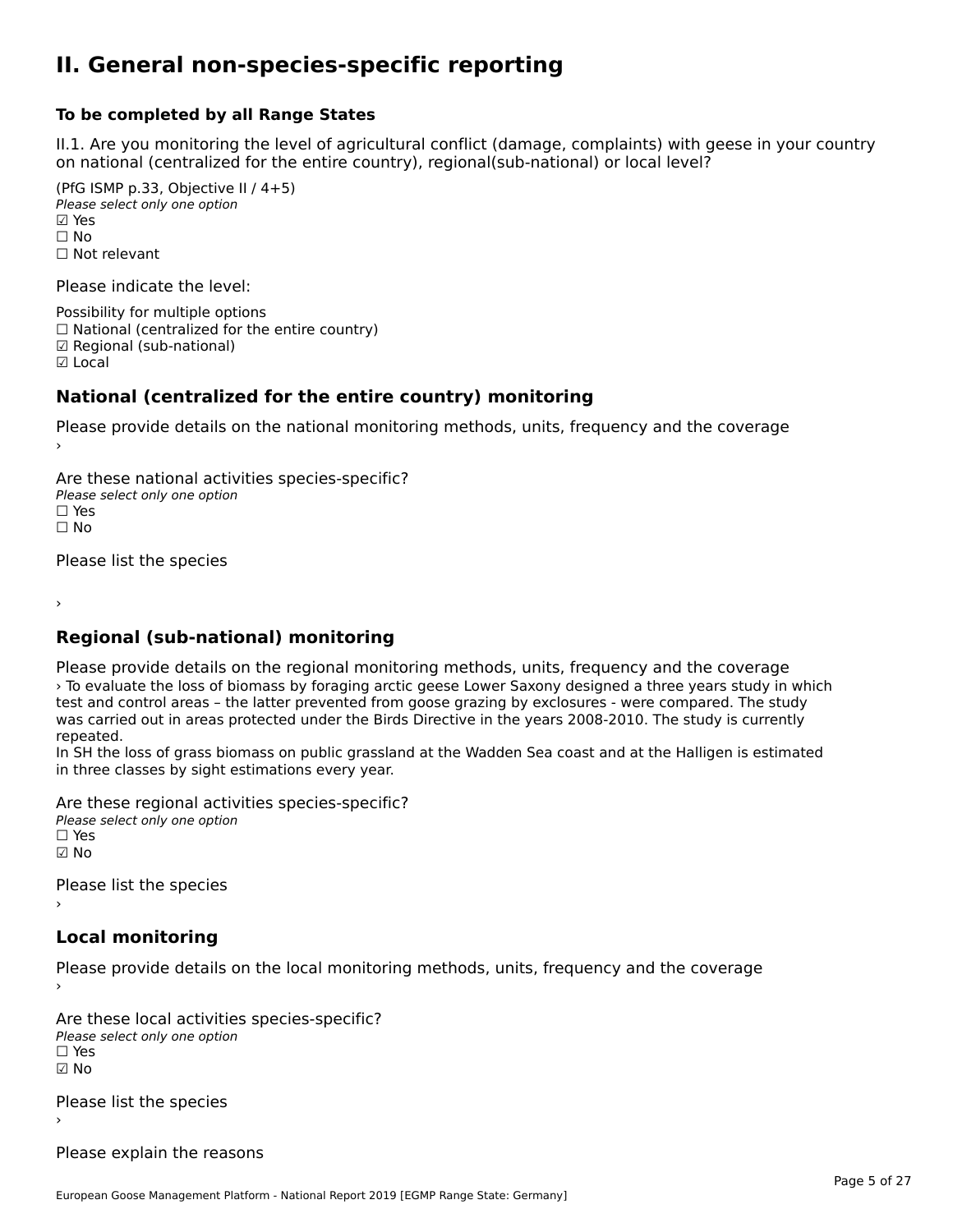Please explain the reasons ›

›

II.2. What management measures does your country apply to manage agricultural conflicts related to

(PfG ISMP p. 33, Objective II  $/$  4+5)

Possibility for multiple options

rossibility for multiple options<br>□ No agricultural conflict related to geese has been recorded in my country  $\Box$  No agricultural conflict related to geese has been recorded in high conflict  $r$ 

 $\Box$  Comparing the farmers are applied to finally eagliculum at conflicts text.

 $\boxtimes$  Compensation schemes (payments to farmers for losses e.g. crop damage)

ක compensation schemes (payments to farmers for losses e.g. crop damage)<br>Manus in their languarity chemes (payments to support farmers to provide for/tolerate geese on their land, replacing agricultural

use,<br>☑ Scaring schemes or other preventive measures designed to actively keep geese away from farmland

⊠ Scaring scrientes of other preventive measures designed to a<br>☑ Designation of goose foraging areas (accommodation areas)

ය Designation or goose foraging areas (accommodation areas)<br>☑ Derogation shooting to keep geese away from sensitive crops and to reduce population size

☑ Any other management measures to alleviate agricultural conflict

# **No management measures are applied**

Please explain the reasons ›

# **Compensation schemes (payments to farmers for losses e.g. crop damage)**

Please indicate the level at which the schemes are applied

Possibility for multiple options rossibility for multiple options<br>□ National (centralized for the entire country) □ National (centralized io<br>☑ Regional (sub-national)  $\Box$  Local

Please explain how the damage (yield loss) is determined

› Agricultural experts determine the level of damage caused by arctic geese (White-fronted, Tundra Bean and Barnacle Geese) at SPAs in North-Rhine – Westphalia.

Are these schemes species-specific?Please select only one option☐ Yes

☑ No

Please provide details on the species-specific measures

Please provide any other details (e.g. results), if available

Please explain the reasons

› Arctic geese are protected in North-Rhine – Westphalia and SPAs have been established, inter alia for these species. Numbers of White-fronted and Barnacle Geese have increased considerably. Thus, the payment species. Numbers of Wille-Holled and Barnacle Geese have increased contributions.

Is the effectiveness of this scheme evaluated? □ CIC CILCCLIVENC55 OF C<br>Please select only one option  $\square$  Yes

☑ No

›

Please provide details on the evaluation of effectiveness

Please provide any other details (e.g. results), if available

Please explain the reasons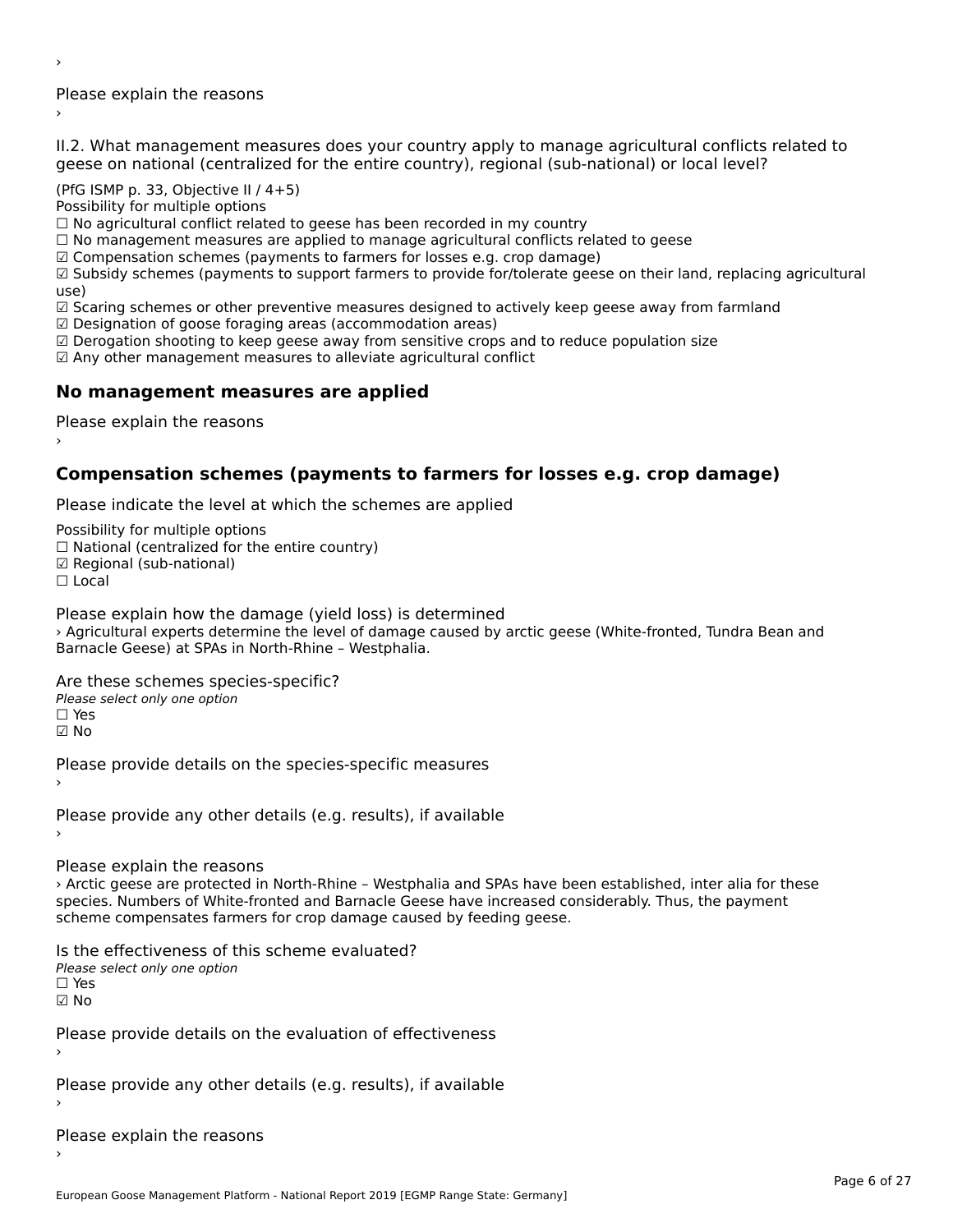### **Subsidy schemes (payments to support farmers to provide for/tolerate geese on their land, replacing agricultural use)**

Please indicate the level at which subsidy schemes are provided

Possibility for multiple options rossibility for multiple options<br>□ National (centralized for the entire country) □ Regional (centranzed to<br>□ Regional (sub-national) ☑ Local

Please provide details on the subsidy schemes › The subsidy schemes for fields in Schleswig-Holstein mainly consist of providing forage for geese during The subsidy schemes for helds in Schleswig-Holstein manny consist or providing forage for geese during<br>winter months, in April summer crops are grown on the fields and therefore the subsidy schemes for tolerating geese do not replace agricultural use.

Are these schemes species-specific? ∩ne these senemes spe<br>Please select only one option ☑ No

Please provide details on the species-specific measures

Please provide any other details (e.g. results) if available

Please explain the reasons

Is the effectiveness of this scheme evaluated? □ CITC CITCCLIVERESS OF C<br>Please select only one option ☑ No

Please provide details on the evaluation of effectiveness

Please provide any other details (e.g. results) if available

Please explain the reasons

### **Scaring schemes or other preventive measures designed to actively keep geese away from farmland**

Please indicate the level of the schemes

Possibility for multiple options гозывниу тог нингріе орноть<br>□ National (centralized for the entire country)  $\Box$  Regional (Sub-national)

Please provide details on the scaring schemes or other preventive measures › All kinds of optical and acoustical scaring devices are used by farmers.

Is the effectiveness of this scheme evaluated?Please select only one option☐ Yes☑ No

Please provide details on the evaluation of effectiveness ›

Please provide any other details (e.g. results) if available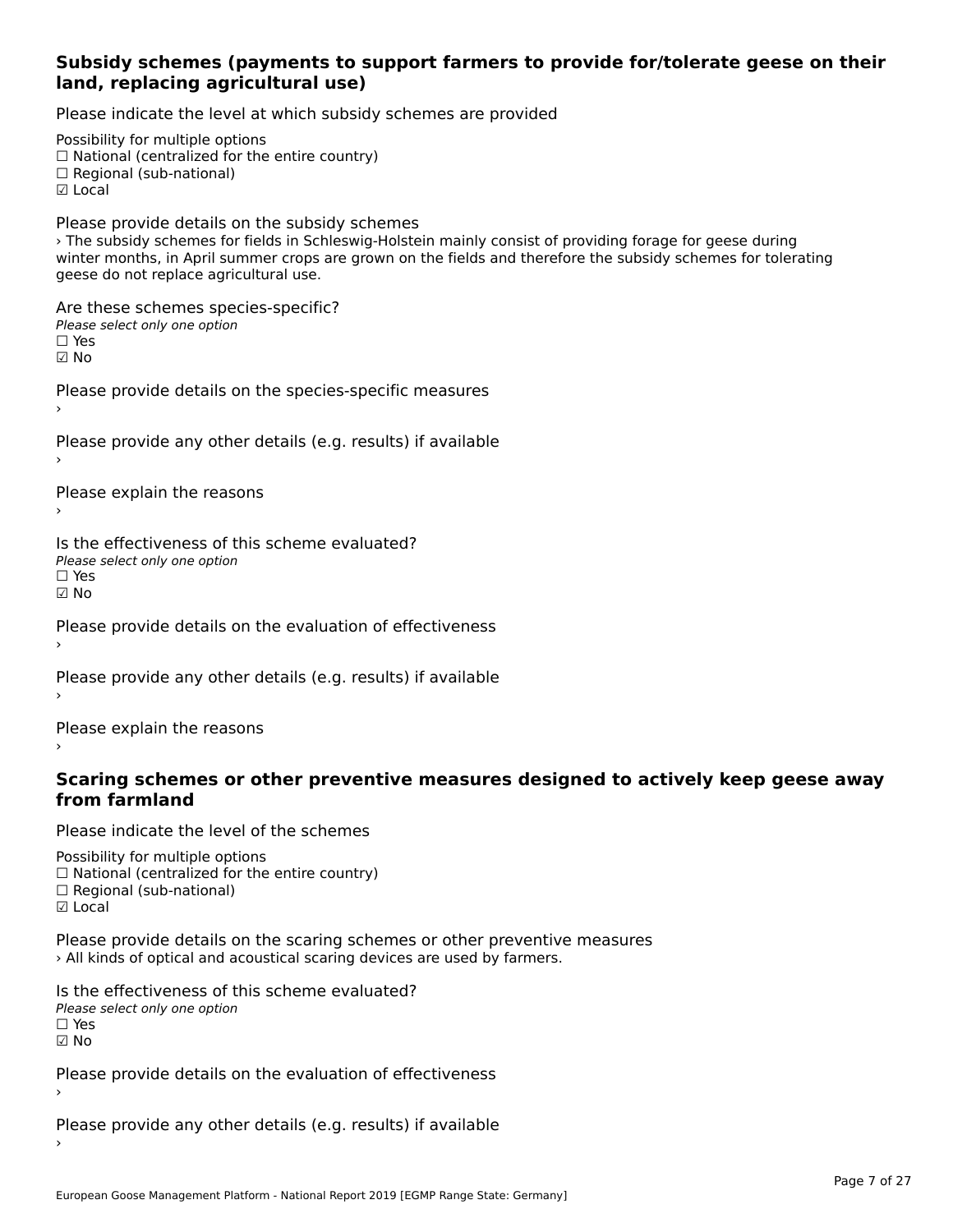# **Designation of goose foraging areas (accommodation areas)**

Please provide details on the foraging areas (accommodation areas)

› In Lower Saxony the SPAs protected for artic goose species under the Birds Directive act as accommodation areas. In these SPAs farmers tolerate the geese by joining the implemented agri-environmental schemes, in areas. In these SFAS farmers tolerate the geese by joining the implemented a<br>which farmers are paid for the loss of biomass caused by the foraging geese.

Please indicate at which level the foraging areas are designated

Possibility for multiple options rossibility for multiple options<br>□ National (centralized for the entire country) □ National (centralized io<br>☑ Regional (sub-national) ☑ Local

Is the effectiveness of accommodation areas evaluated?Please select only one option ☑ Yes☐ No

Please provide details on the evaluation of effectiveness › In Lower Saxony wintering geese are regularly counted in all SPAs protected under the Birds Directive

Please provide any other details (e.g. results), if available

Please explain the reasons

### **Derogation shooting to keep geese away from sensitive crops and to reduce population size**

Please provide species-specific details on the derogation shooting

› In Schleswig-Holstein derogation shooting of barnacle geese to prevent considerable damage to crops and grassland is allowed in selected districts on the Wadden Sea coast and along the river Elbe outside protected grassiand is allowed in selected districts on the wadden sea coast and along the river Libe odtside prote<br>bird areas in the timeframe from 01.10.-15.01. On grassland the severe damage has to be proven by an bird areas in the timename nonrot.10.-15.01. On grassiand transport<br>independent expert to get permission for derogation shooting.

Independent expert to get permission for derogation shooting.<br>In general it is possible to apply for permissions for derogation shooting of all geese species outside the In general it is possible to apply for permissions for derogation shooth<br>hunting seasons that are limited in time, space and number of geese.

Please indicate the application level of the derogation shooting

Possibility for multiple options

rossibility for multiple options<br>□ National (centralized for the entire country)

- □ National (centralized io<br>□ Regional (sub-national)
- ☑ Local

Is the effectiveness of derogation shooting evaluated? Please select only one option

☐ Yes

☑ No

Please provide details on the evaluation of effectiveness

Please provide any other details (e.g. results), if available

Please explain the reasons

# **Any other management measures taken to alleviate agricultural conflicts**

Please provide details on the management measures that are taken › In Schleswig-Holstein grassland for feeding husbandry is provided in selected areas where the first cut is lost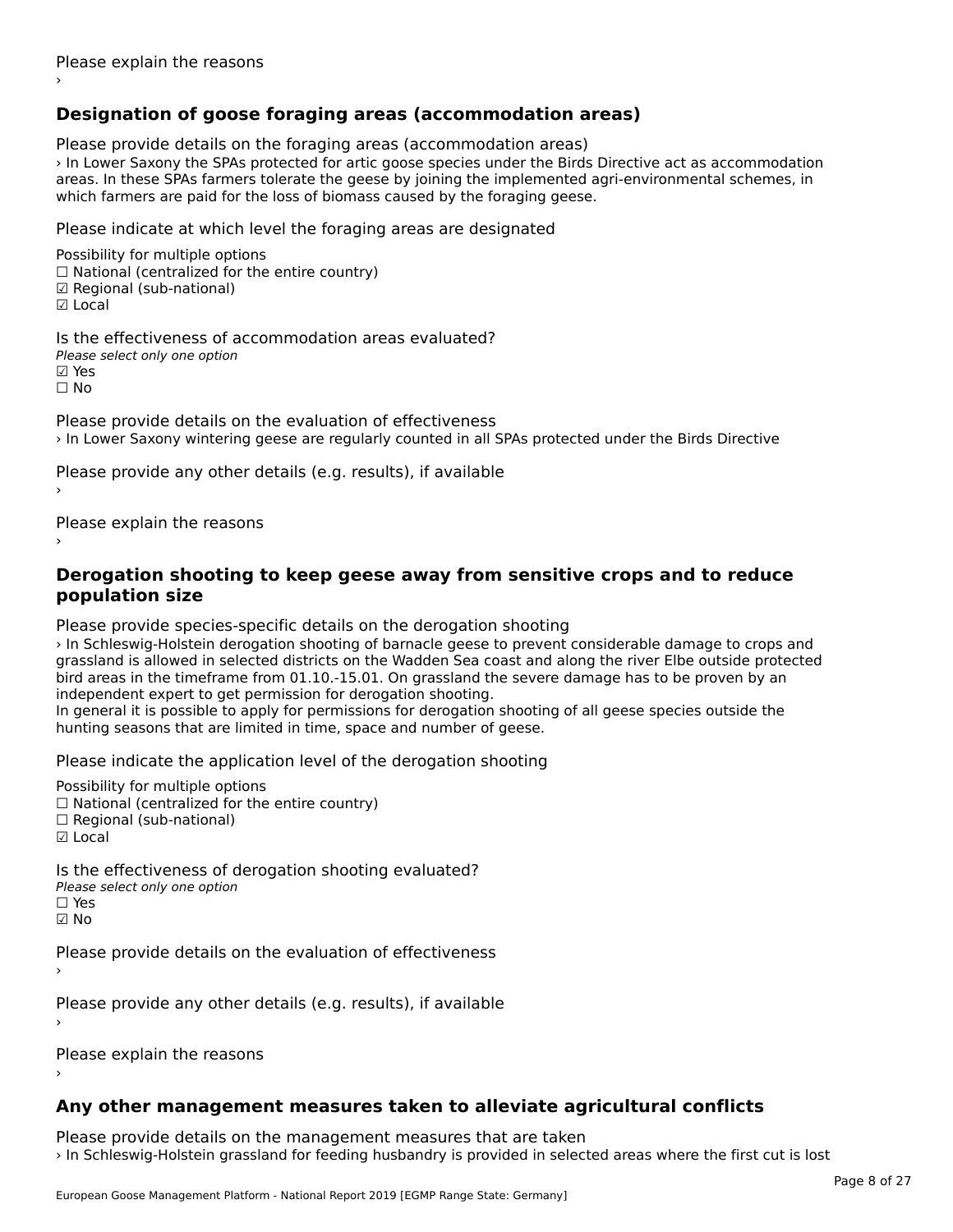due to geese grazing.

Please indicate the level of the measures

Possibility for multiple options

rossibility for multiple options<br>□ National (centralized for the entire country)

□ National (centralized io<br>□ Regional (sub-national)

☑ Local

Are these measures species-specific?

ric criese measures spe<br>Please select only one option

☐ Yes

☑ No

Please give details on the species-specific measures

›

Please provide brief details (attach file or provide weblink)

Please explain the reasons

Is the effectiveness of these measures evaluated?Please select only one option ☐ Yes

☑ No

Please provide details on the evaluation of effectiveness

Please provide any other details (e.g. results), if available

Please explain the reasons

II.3. **NEW QUESTION:** Has your country developed new or adjusted existing legislation to facilitate the implementation of adaptive harvest management within the framework of an ISSAP or ISSMP?

(TBG ISSMP; PfG ISSMP) Please select only one option

☐ Yes

☑ The legislation has been reviewed and no need to adjust existing or develop new legislation has been identified ⊠ The regislation has been reviewed and no need to adjust existing or develop new regislation has been ident<br>□ No, but the development of new or adjustment of existing legislation is currently under political discussion  $□$  No, but the development of new or adjustment of existing legislation is currently under technical discussion<br> $□$  No, but the development of new or adjustment of existing legislation is currently under technical discus  $\Box$  The legislation has not been reviewed yet for any possible need of adjustment or development of new legislation ☐ Other

Please provide details on the new legislation or the adjustments to existing legislation and the issues addressed

›

Please attach the legislation

Please indicate if you have used the Guidance on Implementation of AHM through Domestic Legal Regulations (adopted at EGM IWG3) Please select only one optionriease<br>□ Yes □ Yes<br>□ No

Please explain what other guidance has been used instead

Please provide details

European Goose Management Platform - National Report 2019 [EGMP Range State: Germany]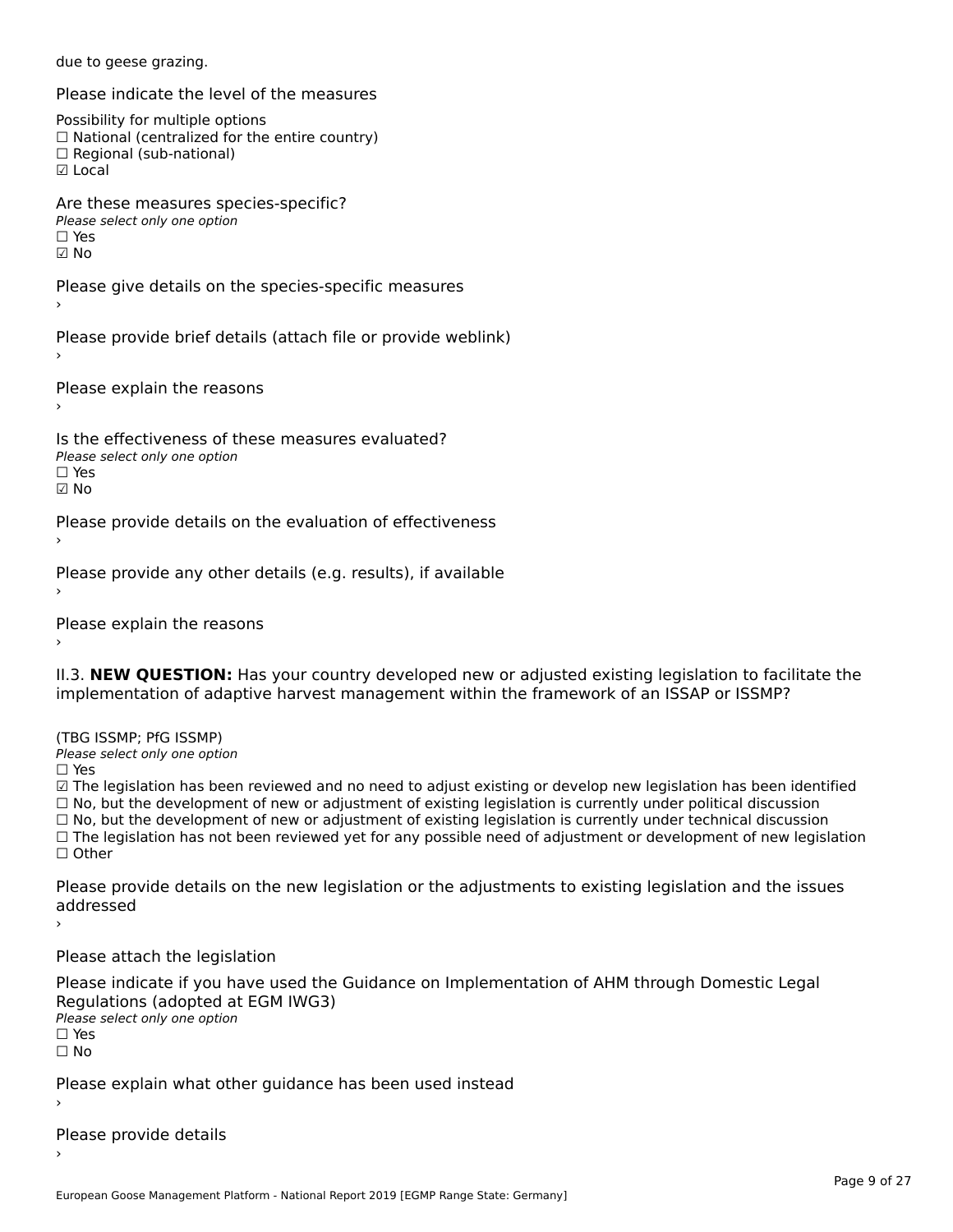Is there an anticipated date to conclude considerations related to development or adjustment of legislation is there an anticipated date to cont<br>related to AHM within your country ›

Is there an anticipated date to conclude considerations related to development or adjustment of legislation related to Arm within your country  $\bar{\phantom{a}}$ 

Please explain the reasons

Please specify

European Goose Management Platform - National Report 2019 [EGMP Range State: Germany]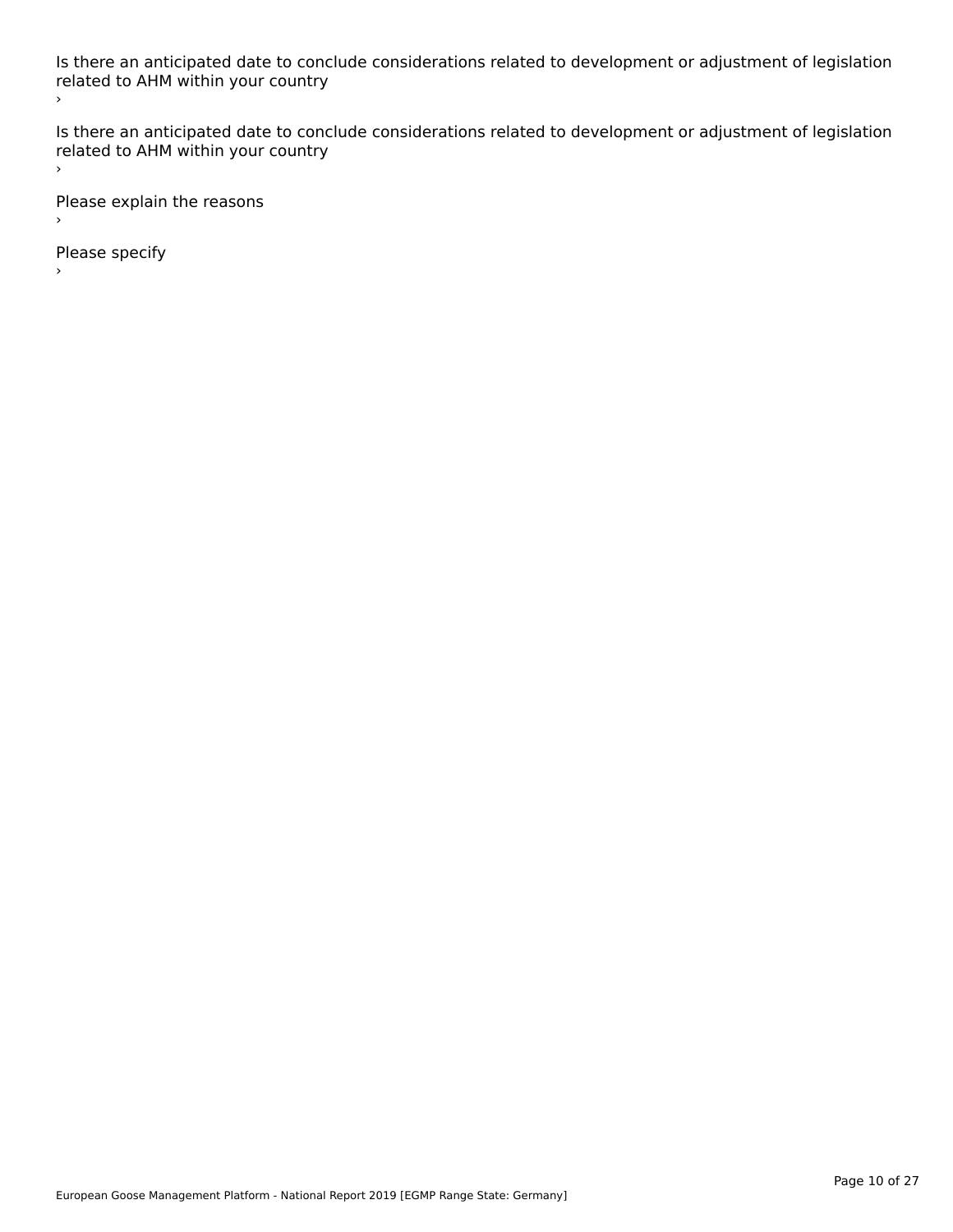# **III. Pink-footed Goose International Species Management Plan (PFG**III. FIIIN-IUULEU GUUSE IIILEI II**atiunai Species Management Fian (FTG**<br>ISMD)

# **Praticipating Range States: Belgium, Denmark, the Netherlands, Norway**

# **General Implementation**

III.1. Does your country have a national (centralized for the entire country), regional (sub-national) or local

(PfG ISMP, p. 29; Objective II+IV/6) Please select only one option *riease select only one option*<br>□ Yes, adopted and being implemented  $\Box$  res, adopted and being implemented<br> $\Box$  Yes, adopted but not being implemented  $\Box$  A plan(s) is/are being developed ☑ No

Please indicate the level of the plan

Possibility for multiple options rossibility for multiple options<br>□ National (centralized for the entire country) □ National (centralized io<br>□ Regional (sub-national) ☐ Local

#### **National management plan**

Please indicate the date of adoption

 **National** Management Plan

›

Please indicate by whom the plan was adopted

**National** Management Plan ›

Please provide details about the implementing agency

**National** Management Plan ›

Please provide a reference to the plan

**National** Management Plan ›

Please provide a main contact

**National** Management Plan ›

Does the management plan/s promote recreational uses such as tourism and hunting?

(PfG ISMP, p. 33, Objective II+IV/6) Please select only one optionPlease select only one option  $\square$  Yes ☐ No

Please provide more details on the activities

Please indicate the economic, cultural and other value of the recreational activities at national level

Please explain the reasons

# **Regional management plan**

In case of various management plans, please upload a document or table listing all the management plans,in case or various management plans, please uploa<br>in the direct below the its required in the sections below including the details required in the sections below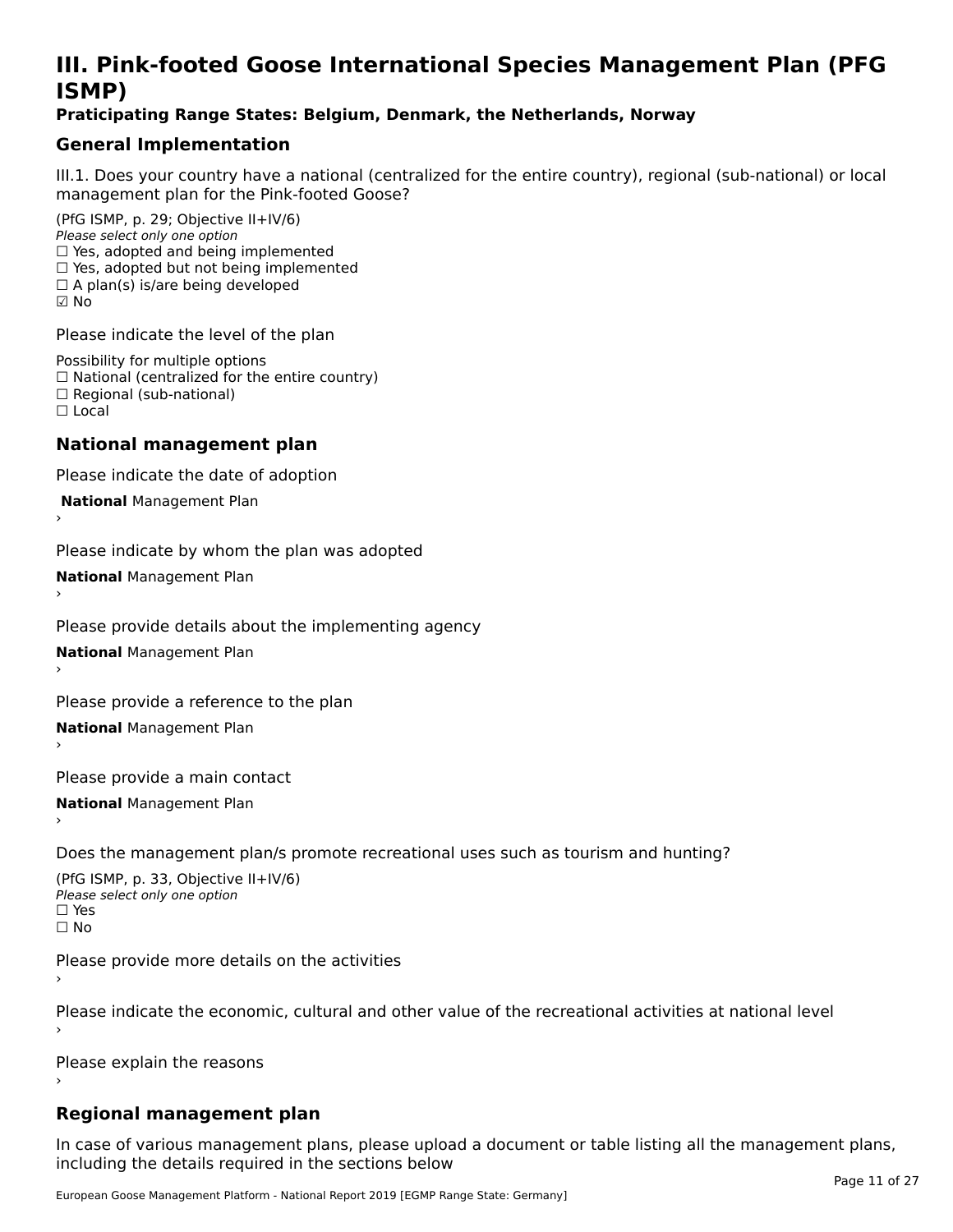Please indicate the region the plan encompasses **Regional** Management Plan

Please indicate the date of adoption **Regional** Management Plan ›

Please indicate by whom the plan was adopted

**Regional** Management Plan

›

Please provide details about the implementing agency

**Regional** Management Plan

Please provide a reference to the plan

**Regional** Management Plan

Please provide a main contact

**Regional** Management Plan

Does the management plan promote recreational uses such as tourism and hunting?

(PfG ISMP, p. 33,Objective II+IV/6) ∩∩ וויוכו פון<br>Please select only one option<br>□ Yes □ Yes<br>□ No

Please provide more details on the activities

Please indicate the economic, cultural and other value of the recreational activities at regional level

Please explain the reasons ›

# **Local management plan**

In case of various management plans, please upload a document or table listing all the management plans, In case of various management plans, please uploa<br>including the details required in the sections below

Please indicate the area the plan encompasses

**Local** Management Plan

Please indicate the date of adoption

**Local** Management Plan›

Please indicate by whom the plan was adopted

**Local** Management Plan

Please provide details about the implementing agency

**Local** Management Plan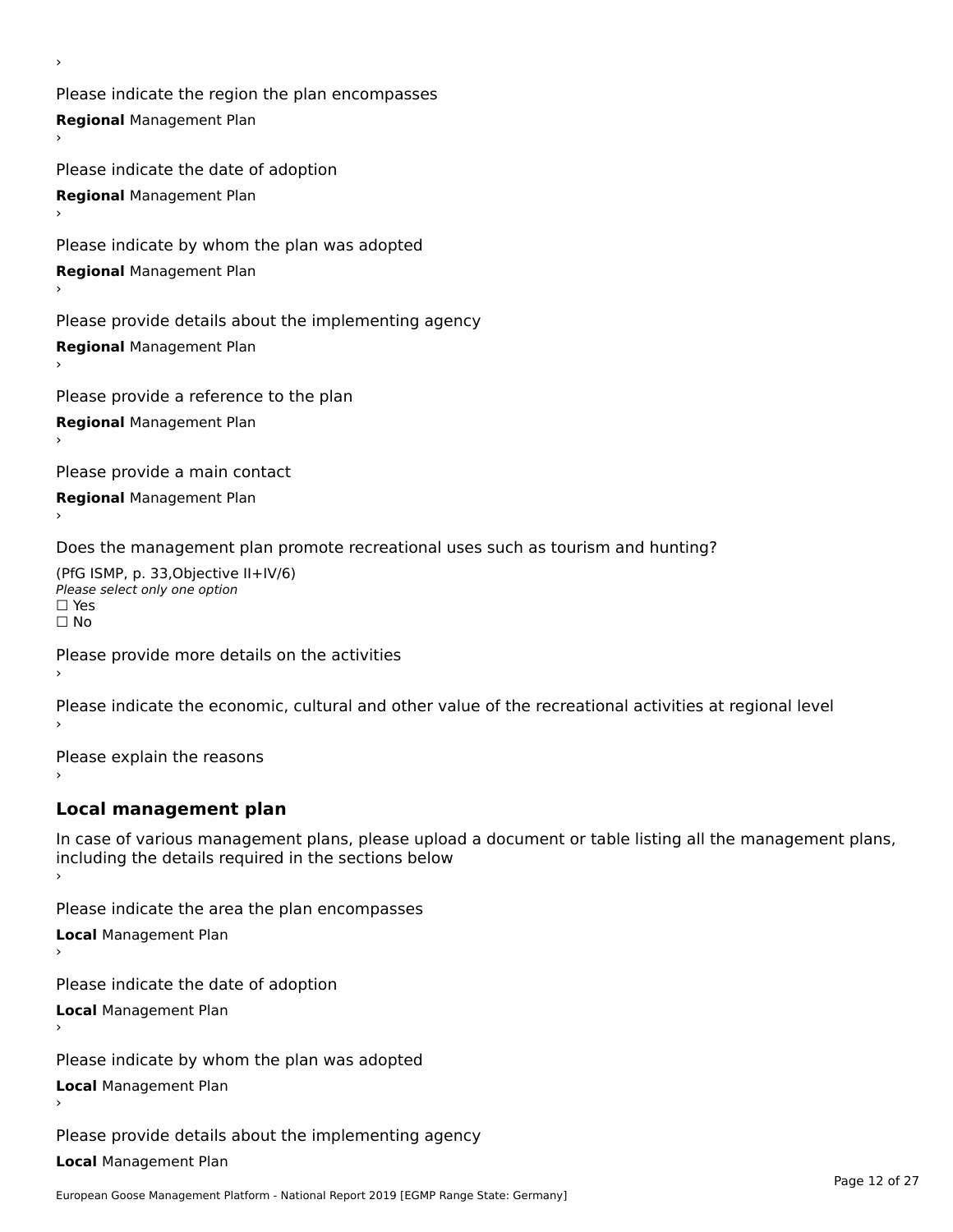Please provide a reference to the plan **Local** Management Plan

Please provide a main contact

**Local** Management Plan

›

Does the management plan promote recreational uses such as tourism and hunting?

(PfG ISMP, p. 33, Objective II+IV/6) Please select only one option☐ Yes☐ No

Please provide more details on the activities

Please indicate the economic, cultural and other value of the recreational activities at local level

Please explain the reasons ›

Please indicate the level of the plan ∩ease marcate the lever of the plan<br>□ National (centralized for the entire country) □ National (centralized io<br>□ Regional (sub-national) ☐ Local

#### **National management plan**

Please indicate the date of adoption National management plan

Please indicate by whom the plan was adopted National management plan ›

Please provide details about the implementing agency

National management plan

Please provide a reference to the plan

National management plan

Please provide a main contact

National management plan

# **Regional management plan**

Please indicate the region the plan encompasses Regional management plan

Please indicate the date of adoption

Regional management plan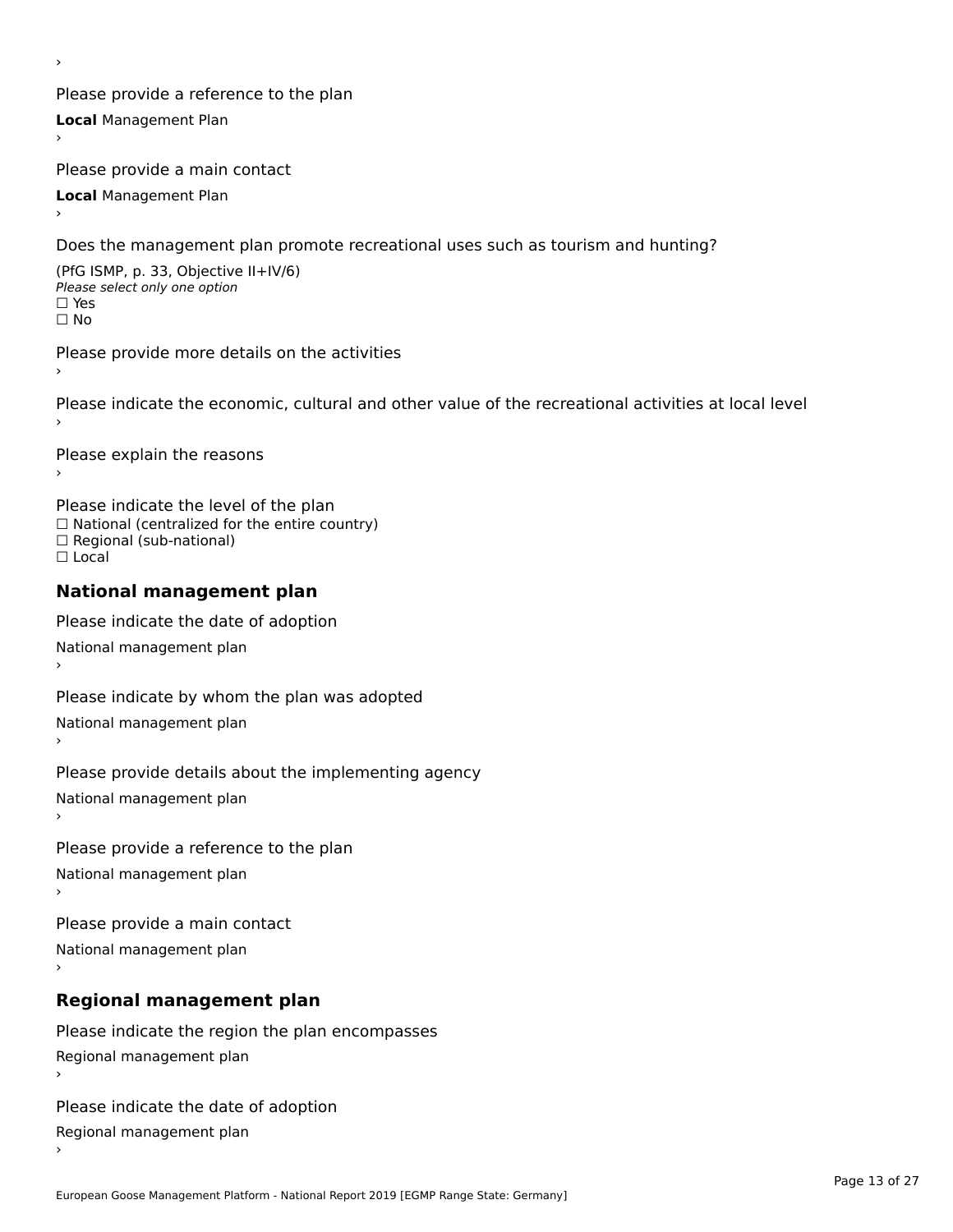```
Please indicate by whom the plan was adopted Regional management plan
Please provide details about the implementing agency Regional management plan
Please provide a reference to the plan Regional management plan
Please provide a main contact Regional management plan
Local management plan
Please indicate the area the plan encompasses Local management plan›Please indicate the date of adoption Local management plan١,
Please indicate by whom the plan was adopted Local management plan›Please provide details about the implementing agency Local management plan١,
Please provide a reference to the plan Local management plan›Please provide a main contact Local management plan١,
In case of various management plans, please upload a document or table listing all the management plans,in case or various management plans, please upload
including the details required in the sections above
Are the management plan/s promoting recreational uses such as tourism and hunting?
```

```
(PfG ISMP, p. 33, Objective II+IV/6)
Please select only one option☐ Yes☐ No
```
Please provide more details on the planned activities

Please explain the reasons›

Please indicate why the plan is not being implemented›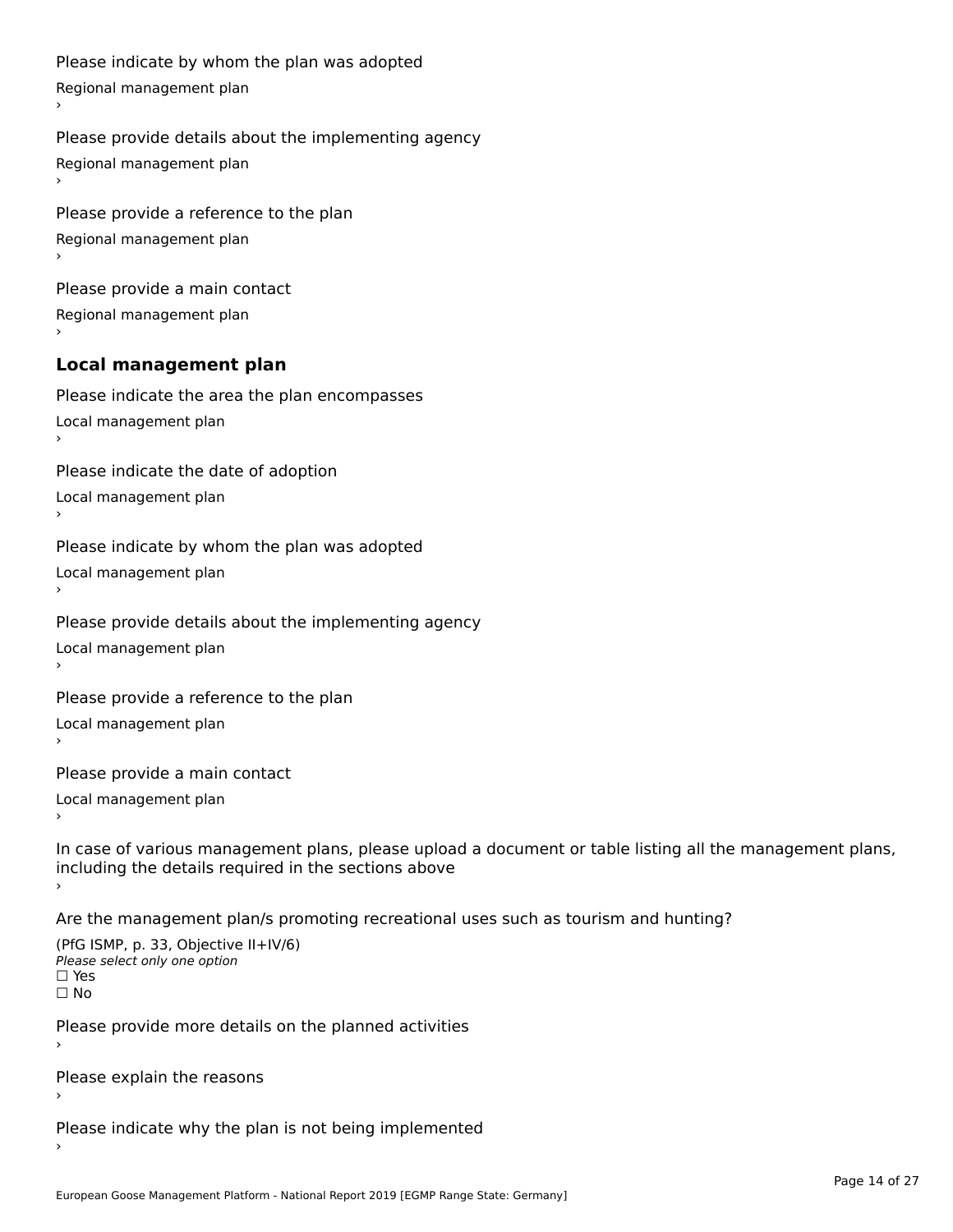Please indicate the timeline for the finalization of the plan

Please indicate when it is expected to be adopted

Please indicate the level of the plan(s) (National, regional, local)

Please explain the reasons

Field for additional information on management plan/s (optional)

III.2. Has your country established a working group to support the implementation of the PfG ISMP?

(PfG ISMP, p. 29, Objective  $I+II+II+IV/1$ ) Please select only one option □ Yes, a working group has been established □ Tes, a working group has been established<br>□ The establishment of a working group is under consideration

Please indicate the type of working group that has been established

Possibility for multiple options ™assibility for multiple options<br>□ National (centralized for the entire country) □ National (centralized io<br>□ Regional (sub-national)  $\Box$  Local

#### **National working group**

›

Please indicate the date of establishment

Please list the working group members and coordinator ›

Please provide details about the functions of the working group ›

Please provide a main contact ›

**Regional working group**

In case of multiple regional working groups, please upload a document or table listing all the working In case of multiple regional working groups, please upload a<br>groups, including the details required in the sections below

Please indicate the region the working group services ›

Please indicate the date of establishment ›

Please list the working group members and coordinator ›

Please provide details about the functions of the working group ›

Please provide a main contact ›

# **Local working group**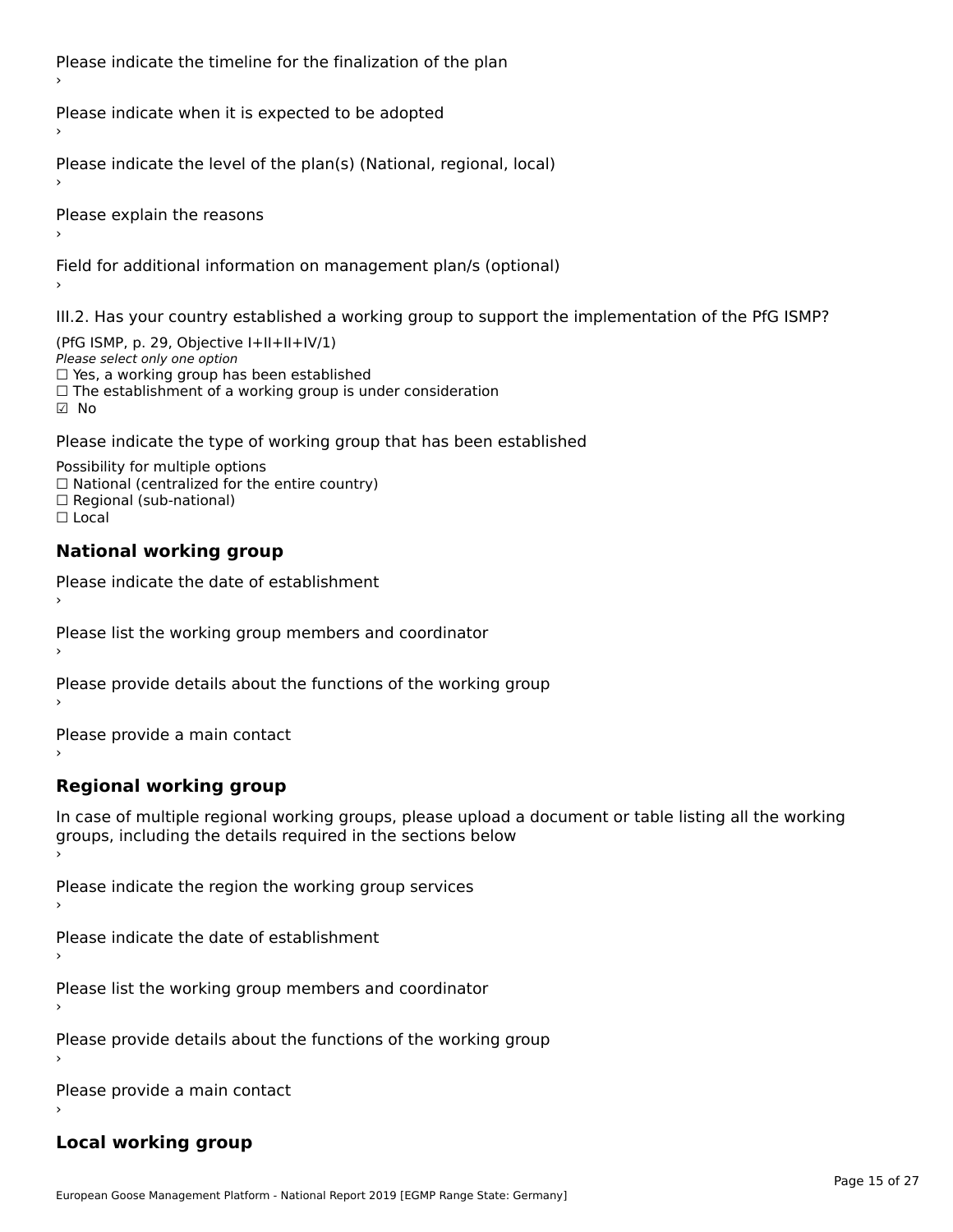In case of multiple local working groups, please upload a document or table listing all the working groups, including the details require in the sections above

Please indicate the area the working group services ›

Please indicate the date of establishment ›

Please list the working group members and coordinator

›

Please provide details about the functions of the working group ›

Please provide a main contact ›

Please indicate by when a decision on the establishment will be taken

Please indicate which existing structure or capacity is responsible for the implementation of the PfG ISMP instead ›

Field for additional information on working group (optional)

### **Objective I. Maintain a sustainable and stable Pink-footed Goose population and its range**range

III.3. Have key sites for the Pink-footed Goose been identified in your country?

(PfG ISMP, p. 32, Objective I/4)Please select only one option ☐ Yes☐ No

Please upload an Excel table and include specific information for each site on the following items

- $1 \quad \alpha$
- 2 Site
- 2 Site<br>3 Size (ha)

د حدد una<br>4 Location (decimal geographic coordinates; and separately upload a map indicating roost and main foraging areas 4 Location<br>if possible)

- 5 Main habitat types
- 6 Has this site been afforded appropriate designation status at international levels (e.g. Ramsar site, SPA, etc.)? 6. Bestweetter status
- 6a Designation status<br>6b Date of designation
- 
- 6c Any other relevant information
- 7 Has this site been afforded appropriate protected area status at national levels? 7a Designation status
- 7a Designation status<br>7b Date of designation
- 
- 7c Any other relevant information
- 8 Does a management plan exist that address the conservation requirements of pink-footed geese?
- 8a Provide brief details e.g. about the hunting regulations and other management regimes ›

Please explain the reasons

III.4. Are measures being taken to restore and/or rehabilitate Pink-footed Geese roosting and/or feeding habitats?

 $(PCI GMP, p. 33, Qb)$  is the I+II/7) Possibility for multiple optionsPossibility for multiple options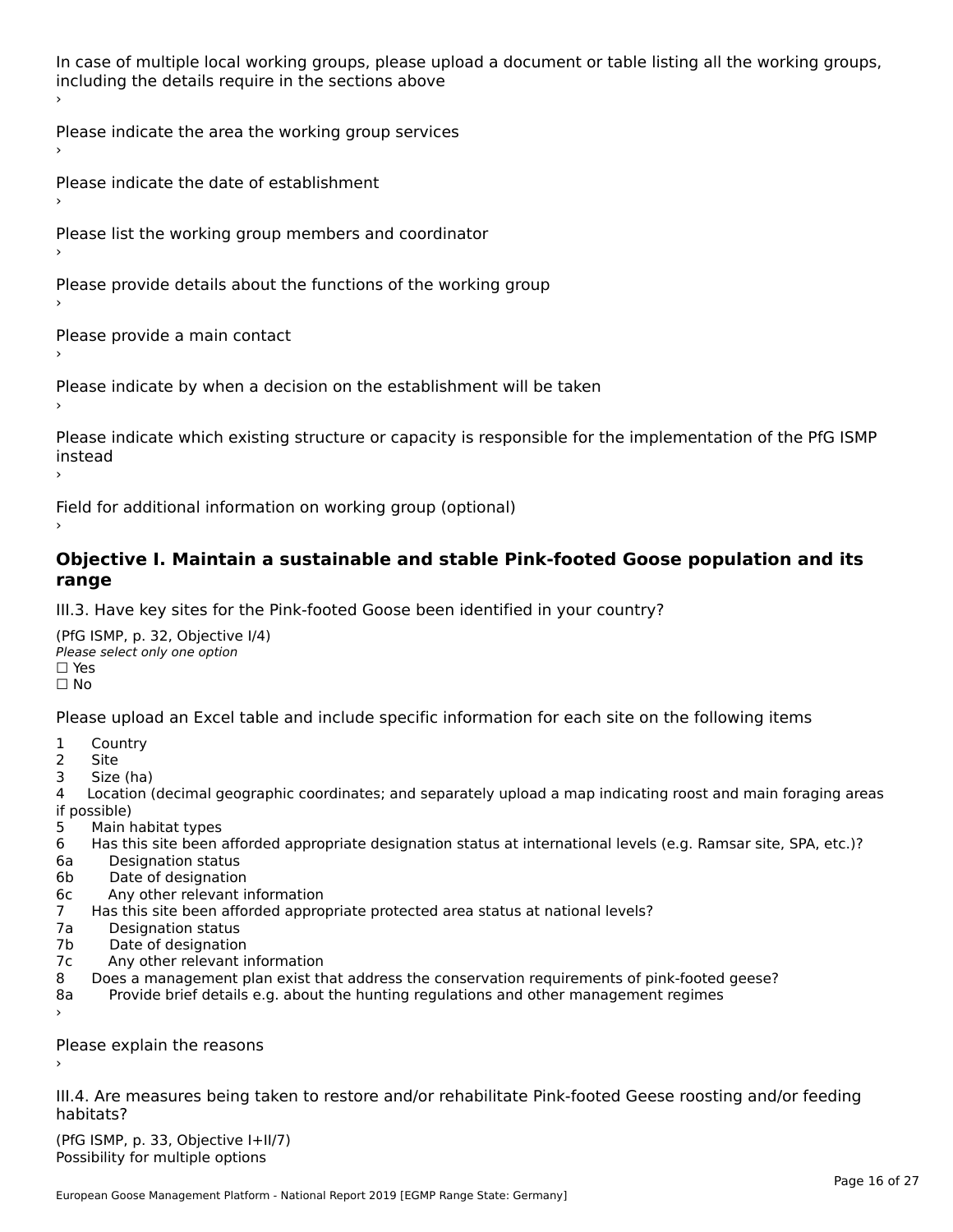☐ In staging areas □ in staging areas<br>□ In the wintering areas ☐ Not relevant

# **In the staging areas**

```
Please provide brief details, listing sites and measures ›
```
#### **In the wintering areas**

Please provide brief details, listing sites and measures ›

Please explain the reasons

III.5. Has a programme for prevention of Pink-footed Goose breeding on mainland been developed and implemented in your country?

(PfG ISMP, p. 31, Objective I+II+II/2)

**[only for Norway]**

Please select only one option riease select only one option<br>□ Yes, the programme is being implemented

 $\Box$  ies, the programme is being implemented to date  $\Box$  Yes, but the programme is not being implemented to date

 $\Box$  No, but a programme is under development

Please provide information on measures taken to date

Please provide results, if available

Please provide brief details on the measures and timeline of the programme

Please explain why it has not been implemented

Please provide brief details and expected date of enacting it

Please provide details on any other relevant activities undertaken, if any›

**Keep agricultural conflicts to an acceptable level**

III.6. Are agricultural conflicts related to Pink-footed Geese (e.g. crop damage) currently at an acceptable

```
(PfG ISMP, p. 33, Objective II (4+5))
Please select only one option
☐ Yes☐ No
```
Please indicate how these conflicts are being addressed

Please indicate how these conflicts are being addressed›

Please provide further details, as necessary ›

# **Objective III. Avoid increase in tundra vegetation degradation on the breeding range**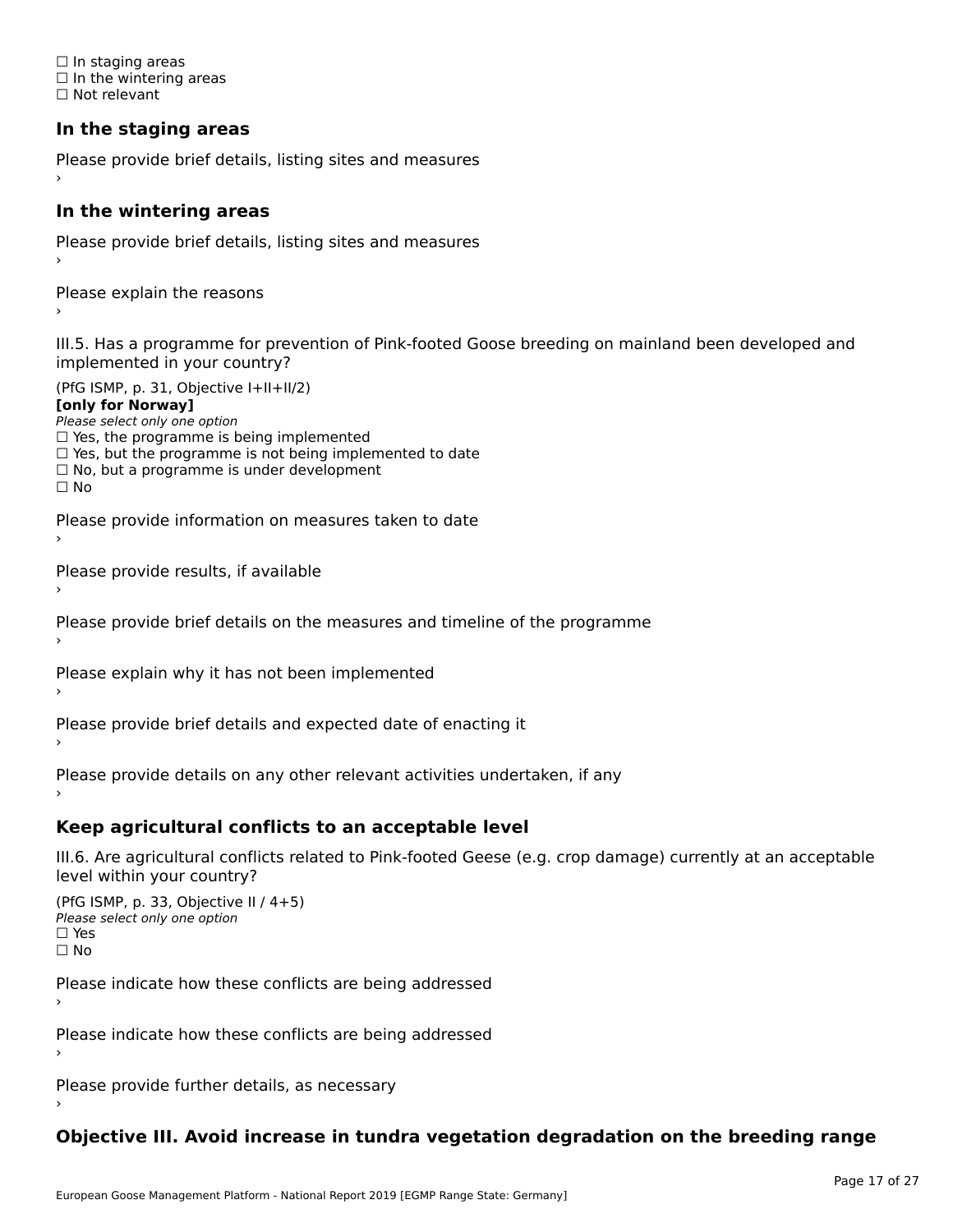III.7. Is the extent of arctic tundra degradation on Svalbard caused by the Pink-footed Goose monitored?

(PfG ISMP, p. 33-34, Objective III /8) **[only for Norway] Please select only one option** □ Yes<br>□ No

Please provide details on the type of monitoring activities (who is conducting them and how they are riease prov ›

Is there an increase in the level of degradation of the arctic tundra? □ CitCre dir increduce in c<br>Please select only one option □ Yes<br>□ No

Please provide any results or evidence

Please provide any results or evidence

Please explain the reasons›

# **Objective IV. Allow for recreational use that does not jeopardize the population**

III.8. Does your country promote and/or implement (in the past three years) any national or regional (sub $m.6.198$  your country promove and/or miplement (in the past time years) any national or

(PfG ISMP, p. 31, Objective VI/3) **[only Norway and Denmark]** Possibility for multiple options ☐ Wise use hunting practices  $\Box$  wise use numing practices<br> $\Box$  Best practices to reduce crippling rates □ Best practices to reduce crippinig rates<br>□ Self-organization and coordination of local hunting □ Sen-organization and coordination or local nunting<br>□ No campaigns, programmes or activities have been implemented

# **Wise use hunting practices**

Please provide brief details (attach files or provide web links, if available) ›

# **Best practices to reduce crippling rates**

Please provide brief details (attach files or provide web links, if available)

# **Self-organization and coordination of local hunting**

Please provide brief details (attach files or provide web links, if available)

Please explain the reasons

### **Optionally, please provide any other information related to the implementation of the PfG ISMP**

Please provide further information here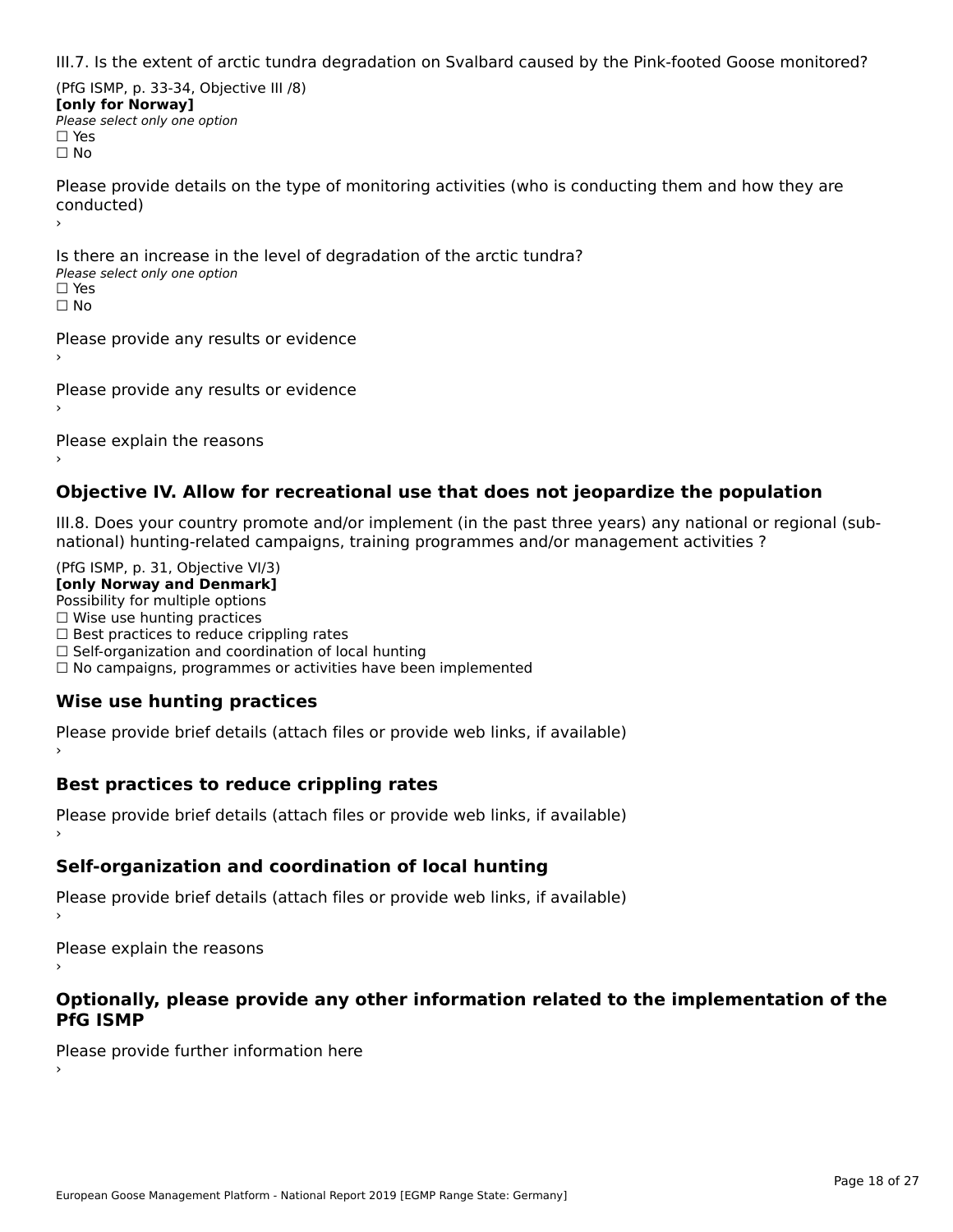#### **IV. Sub-section A: Taiga Bean Goose International Single Species Action Plan (TBG ISSAP) - Eastern 1 Management UnitAction Plan (TBG ISSAP) - Eastern 1 Management Unit**

Participating Range States**: Belarus, Estonia, Germany, Latvia, Ukraine** 

# **Objective 1. Increase survival rate of adults**

# **Result 1.1 Legal harvest does not jeopardize an increase of adult survival rates**

IV.1. Has your country developed and adopted legislation for the closure of hunting of TBG to allow for TBG IV.1. Thas your country developed and add<br>to pass before goose hunting is opened?

(activity 1.1.1.1 Workplan for the implementation of non-AHM related actions (2018-2020) agreed at the 3rd EGM IWG meeting in Leeuwarden, the Netherlands in June 2018) **[all Participating Range States]**

#### [all Participating Range States]

Please select only one option ☑ Yes, developed and adopted☐ Yes, developed but not adopted

 $\Box$  ies, developed but not adopted

Please describe what legislation has been developed › Some federal states closed the hunting of bean goose in general to avoid unintended killings of taiga been geese; in others the legislation still has to be adapted.

Please indicate when it was adopted

Please indicate how the legislation is enforced

Please describe what legislation has been developed

Please indicate the timeframe when the legislation is expected to be adopted

Please explain the reasons

### **IV.2. Please indicate how you are improving the knowledge of the occurrence of TBG on sub-species level in your country**on sub-species level in your country

on sub-species fever in your country<br>(activity 1.1.1.2 Workplan for the implementation of non-AHM related actions (2018-2020) agreed at the **[all Participating Range States]**

IV.2.1. Ensuring national monitoring at all known key sites <del>■ Western Chroning</del> Hational<br>Please select only one option ☑ No

Please describe the activities undertaken›

Please list the key sites where monitoring activities are being undertaken

Please provide relevant documents or weblinks

Please explain the reasons

› Coverage is good for the Barnacle Goose being concentrated along the North Sea Coast. Species with a more inland distribution feeding on agricultural land (esp. Taiga und Tundra Bean Goose) are not well covered by the maind distribution reeding on agricultural land (esp. large dind lunche bean Goose) are not wen covered by the<br>existing monitoring programs, which are mainly based on the waterbird counts that are restricted to the water bodies. Germany is striving to improve the monitoring of TBG.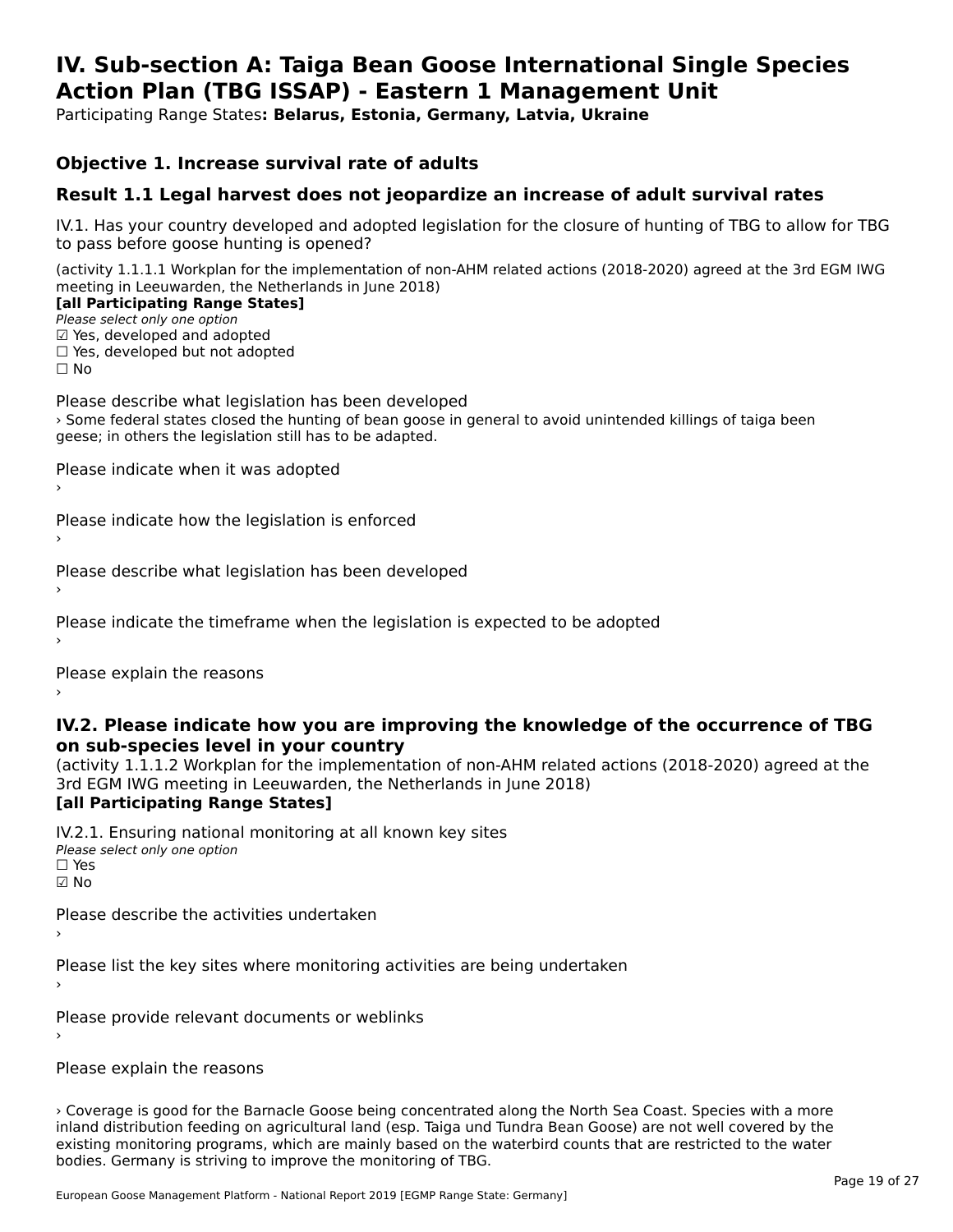IV.2.2. Providing identification training to people carrying out the monitoring activities Please select only one option ☐ Yes☑ NoPlease describe the activities undertaken›Please provide relevant identification materials or weblinks, if available

Please explain the reasons›

IV.2.3. Providing equipment to people carrying out the monitoring activities Please select only one option ☐ Yes☑ No

Please describe the activities undertaken›

Please provide relevant documents or weblinks

Please explain the reasons

IV.2.4. Carrying out a satellite/GPS tagging project on TBG in the wintering/staging areas Please select only one option☐ Yes☑ No

Please describe the activities undertaken›

Please provide relevant documents or weblinks

Please explain the reasons

IV.2.5. Any other relevant activities Please select only one option ☐ Yes☑ No

Please describe the activities undertaken›

```
Please provide relevant documents or weblinks
```
# **Result 1.2 Illegal harvest is reduced to non-significant levels**

IV.3. Does your country implement an awareness-raising campaign for hunters to complement necessary legislation changes?

(activity 1.2.2.1 Workplan for the implementation of non-AHM related actions (2018-2020) agreed at the 3rd EGM IWG meeting in Leeuwarden, the Netherlands in June 2018)

### **[Only for Belarus and Ukraine]**

**Please select only one option** 

 $\Box$  Yes, an awareness-raising campaign is being implemented  $\Box$  Yes, an awareness-raising campaign is being implemented

□ No, but an awareness-raising campaign is under development<br>□ No

 $\Box$  No

Please indicate who is involved in the implementation (e.g. national NGOs, research institutes, etc.)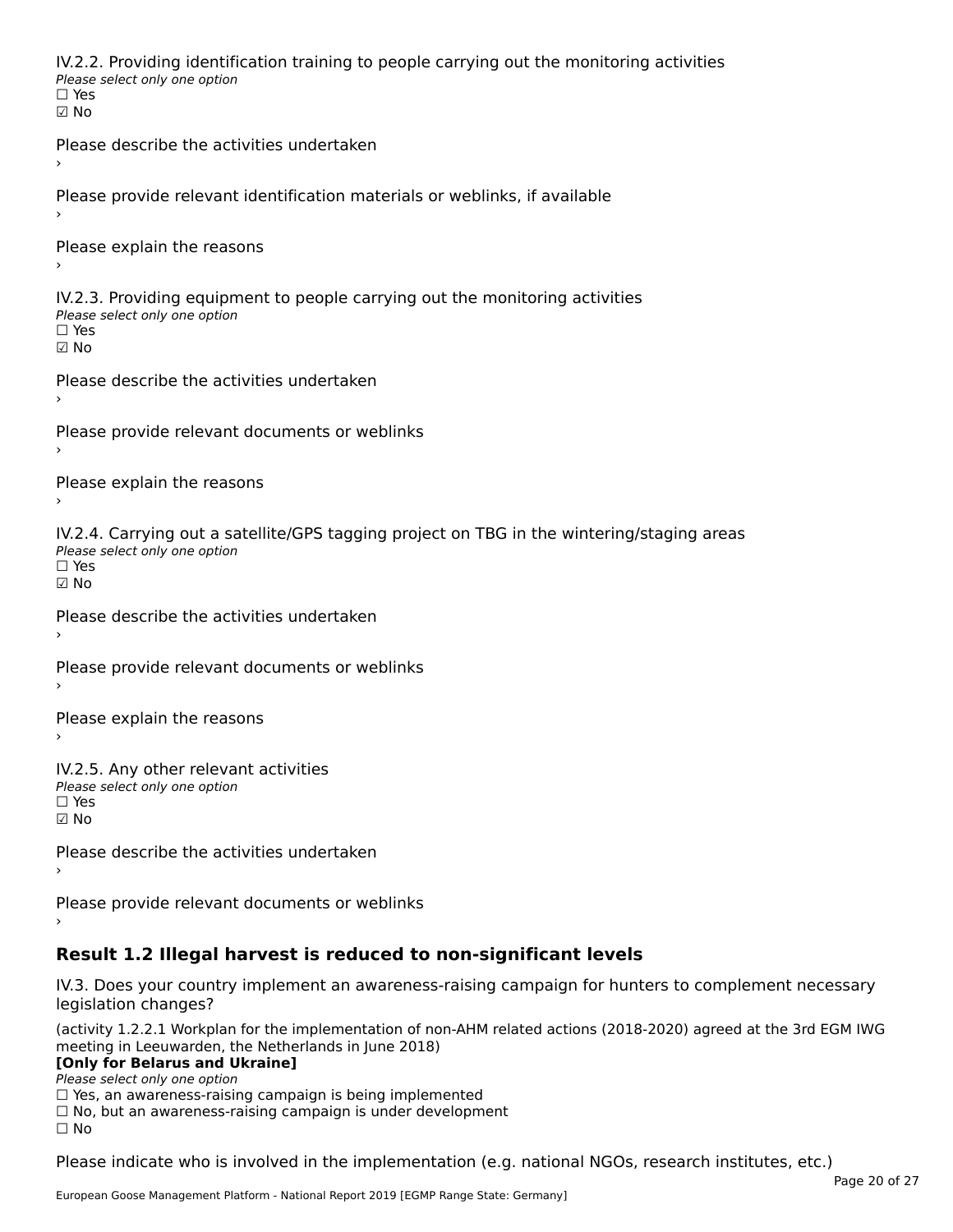›Please provide brief details about the activities that are being implemented Please provide a weblink or upload more information on the campaign Does the campaign include guidance on identification of grey geese? Please select only one option☐ Yes☐ NoPlease upload identification guides and provide weblinks Please provide further information, if available Please explain the reasons›Please indicate who is in charge of developing the campaigns Please provide information on when the development is expected to be finalized Please indicate when the implementation of the campaign is envisaged to start Please provide reasons why an awareness-raising campaign is not in place IV.4. Has special publication on the occurrence of the Taiga Bean Goose been produced and disseminated? (activity 1.2.2.2 Workplan for the implementation of non-AHM related actions (2018-2020) agreed at the 3rd EGM IWG meeting in Leeuwarden, the Netherlands in June 2018) **[Only for Ukraine] LOTTLY TOT ONTAILLET**<br>Please select only one option *Please select only one option*<br>□ Yes produced and disseminated □ Tes produced and dissemmate<br>□ Yes, currently being produced ☐ NoPlease provide details on dissemination, upload publication or provide weblink Please provide details on the timeframe Please indicate who is in charge of producing the publication Please provide details on the dissemination plans Please explain the reasons **Other objectives and results as decided by the EGM IWG**

# **Reducing Taiga Bean Goose crippling**

IV.5. Have you undertaken any activities to reduce TBG crippling rates? (activity agreed at the 1st EGM IWG meeting in Kristianstad, Sweden in December 2016) **[all Participating Range States]**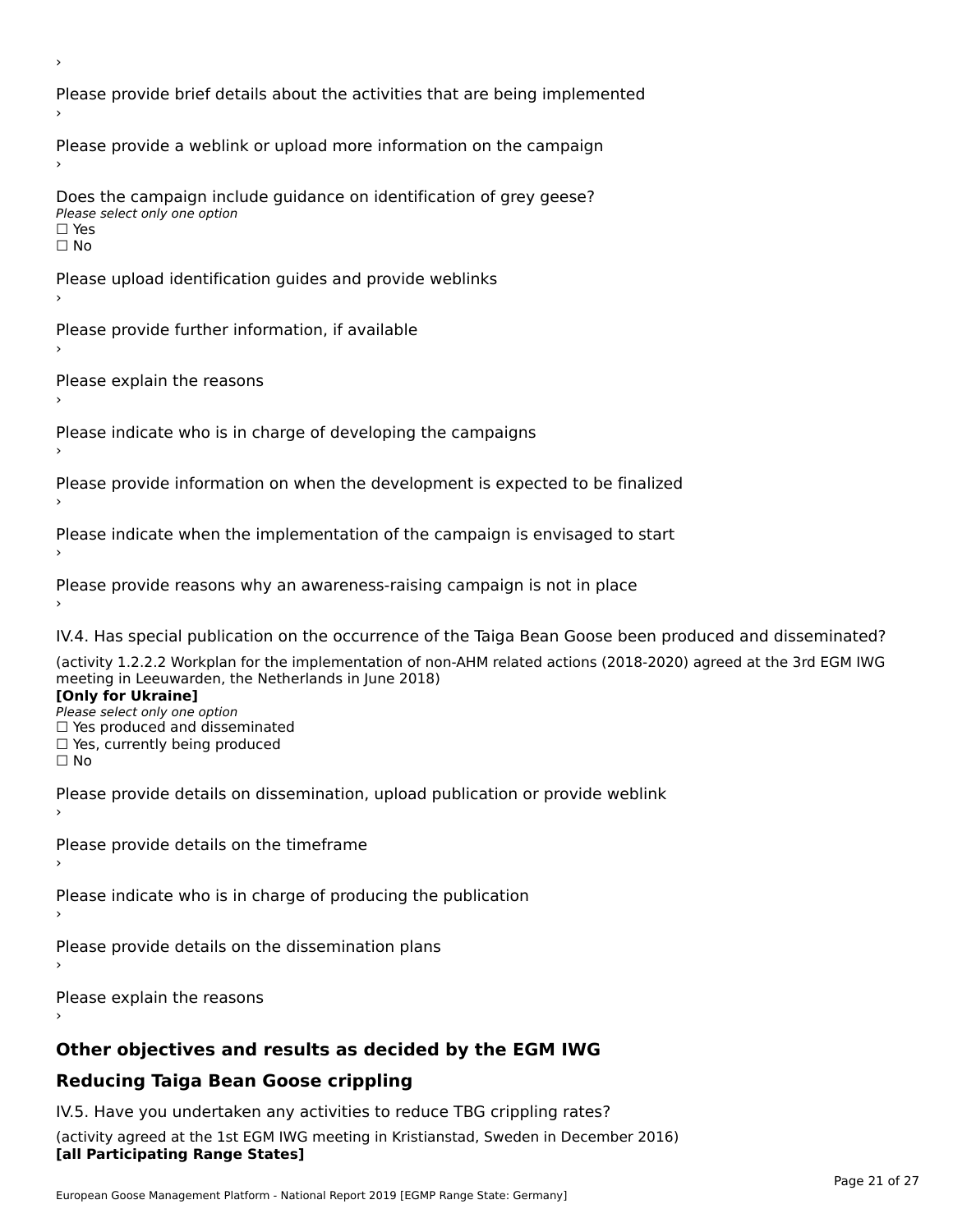Please select only one option ☑ No☐ Not applicable

Please provide details on the activities

```
Please explain the reasons
```
Please explain the reasons

# **Raising identification skills and awareness amongst hunters**

IV.6. Have training programmes to develop identification skills amongst hunters been organized by national rv.o. riave training pro<br>hunting associations?

(activity agreed at the 1st EGM IWG meeting in Kristianstad, Sweden in December 2016) **[all Participating Range States] Lan Tarticipating Range**<br>Please select only one option *riease*<br>□ Yes ☑ No☐ Not applicable Please provide more information on the training programmes Have the training programmes been developed in cooperation with BirdLife partners and other riave the training pro<br>conservation NGOs? ⊂onservation NGOS.<br>Please select only one option □ Yes<br>□ No Please provide a list of cooperating partners Please provide more information of detailed activities with partners Please upload any relevant materials Please provide weblinks Please explain the reasons Please explain the reasons›Please explain the reasons

# **Optionally, please provide any other information related to the implementation of the TBG ISSAP**

Please provide information here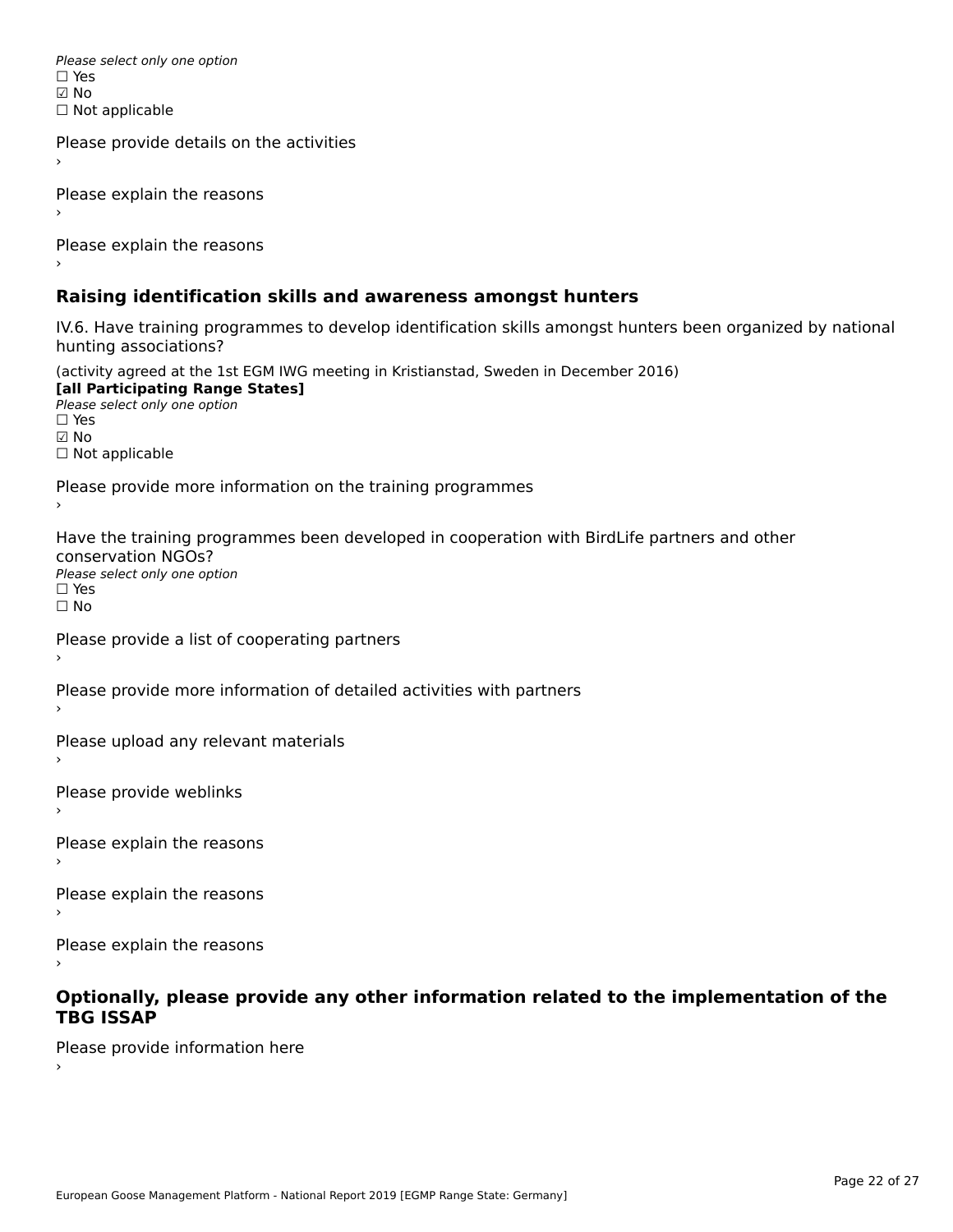# **V. Sub-section B: Taiga Bean Goose International Single SpeciesAction Plan (TBG ISSAP) - Western and Central Management Units**

Participating Range States: **Denmark**, **Finland**, **Norway, Sweden**, **UK**

# **Objective 1 Increase survival rate of adults**

# **Result 1.2 Illegal harvest is reduced to non-significant levels**

V.1. Is TBG shooting investigated in north-east Jutland and Zealand?

(activity 1.2.2.1 Workplan for the implementation of non-AHM related actions (2018-2020) agreed at the 3rd EGM IWG meeting in Leeuwarden, the Netherlands in June 2018) **[Only for Denmark] LOTTLY TOT DETITIONS**<br>Please select only one option

*riease*<br>□ Yes<br>□ No

Please indicate what activities have been undertaken›

Please provide results, relevant publications and weblinks ›

Please explain the reasons

### **Result 1.3: Impact of huntable native predators in breeding and moulting areas is reduced**

V.2. Are annual campaigns undertaken amongst hunters in the breeding areas to strengthen fox v.z. Are annual campaigns und<br>management in your country?

(activity 1.3.1.1 Biannual Taiga Bean Goose implementation plan agreed at the 1st EGM IWG meeting in Kristianstad, Sweden in December 2016)

**[Only for Finland]** Please select only one optionriease<br>□ Yes ים וכ<br>⊡ No

Please list the areas where the campaigns are being undertaken

Please list the hunting associations involved

Please provide any other relevant details and weblinks ›

Please explain the reasons›

V.3. Has fox management in northernmost Finland been further strengthened by the Finnish Wildlife v.5. Has fox management in northernmost F<br>Agency and the Forestry and Parks Service?

(activity 1.3.1.2 Biannual Taiga Bean Goose implementation plan agreed at the 1st EGM IWG meeting in Kristianstad, Sweden in December 2016) Sweden in December 2016)

[Only for Finland]

**Please select only one option** □ Yes<br>□ No

Please explain what activities have taken place

Please provide results, relevant publications and weblinks ›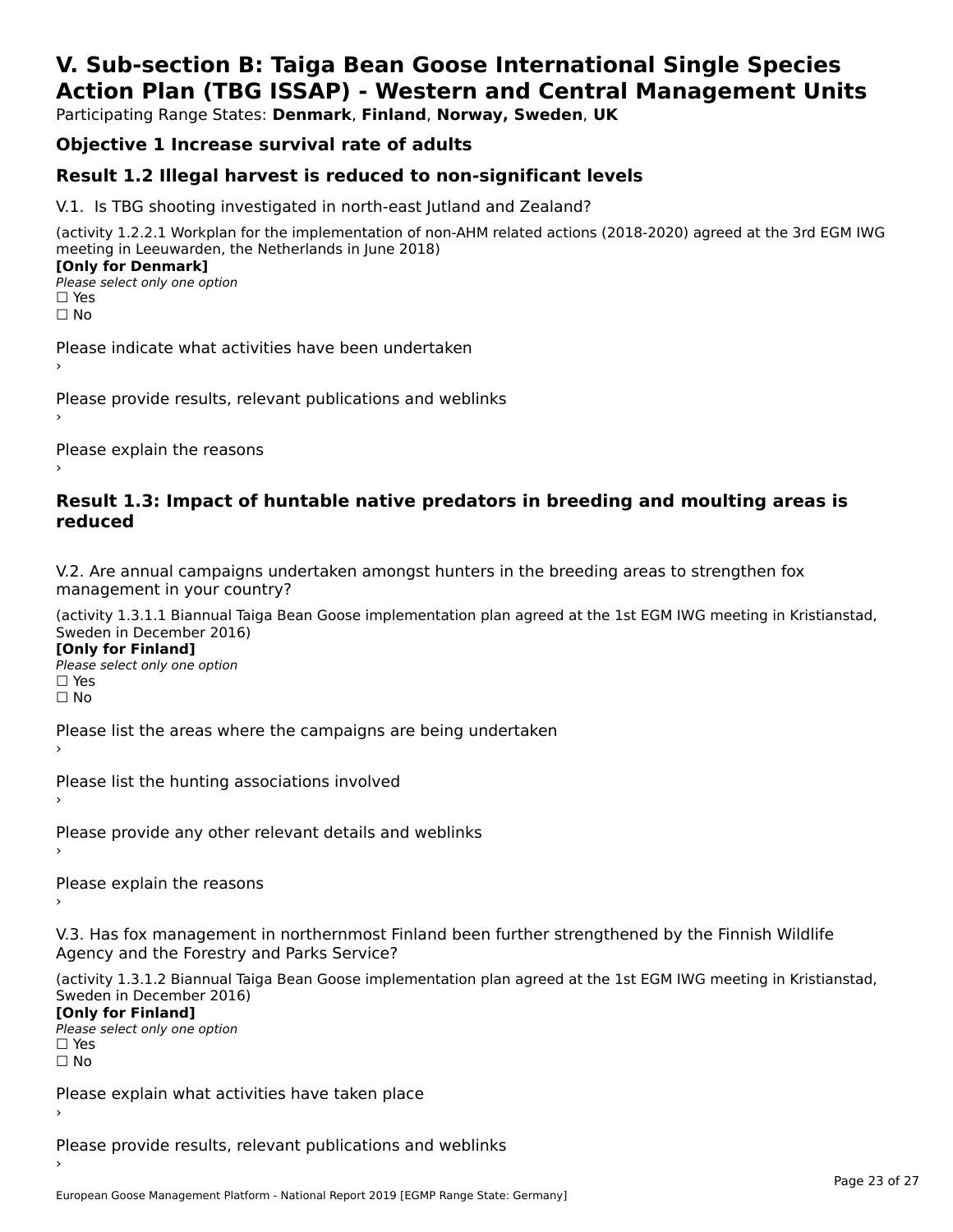# **Result 1.4: Impact of alien predators in breeding and moulting areas is reduced**

V.4. Does your country implement programmes for the eradication of the raccoon dog?

(activity 1.4.1.1 Workplan for the implementation of non-AHM related actions (2018-2020) agreed at the 3rd EGM IWG meeting in Leeuwarden, the Netherlands in June 2018) **[Only for Finland and Sweden]**

**Please select only one option** 

□ Yes<br>□ No

Please provide details about the eradication programme(s) (scope, implementing entities, etc.)

Please provide details on the effectiveness of the programmes

Please provide an update on the current status of the raccoon dog

Please explain the reasons

# **Objective 2. Increase reproductive rates**

# **Result 2.2: Intraspecific competition in spring staging areas is reduced**

V.5. Please provide updates on the implementation of the "fields for geese" programme

(activity 2.2.1.1 Workplan for the implementation of non-AHM related actions (2018-2020) agreed at the 3rd EGM IWG meeting in Leeuwarden, the Netherlands in June 2018) Loury for Swedent

V.6. Please provide information on the continuation and implementation of the "unharvested-fields-forbirds" programme (within the Common Agricultural Policy)birds" programme (within the Common Agricultural Policy)

(activity 2.2.1.2 and 2.2.1.3) **[Only for Finland]** ›

### **Objective 3. Stop ongoing loss, fragmentation and degradation of habitats, and restore lost, fragmented and degraded habitats**

# **Result 3.1: Impact of forestry works is reduced**

V.7. Have working models been developed for wildlife-friendly forest management?

(activity 3.1.1.1 Workplan for the implementation of non-AHM related actions (2018-2020) agreed at the 3rd EGM IWG meeting in Leeuwarden, the Netherlands in June 2018)

### **[Only for Finland]**

**Please select only one option** □ Yes<br>□ No

Please provide details on the working models developed

Are these models being implemented? ∩ne enese moders being<br>Please select only one option □ Yes<br>□ No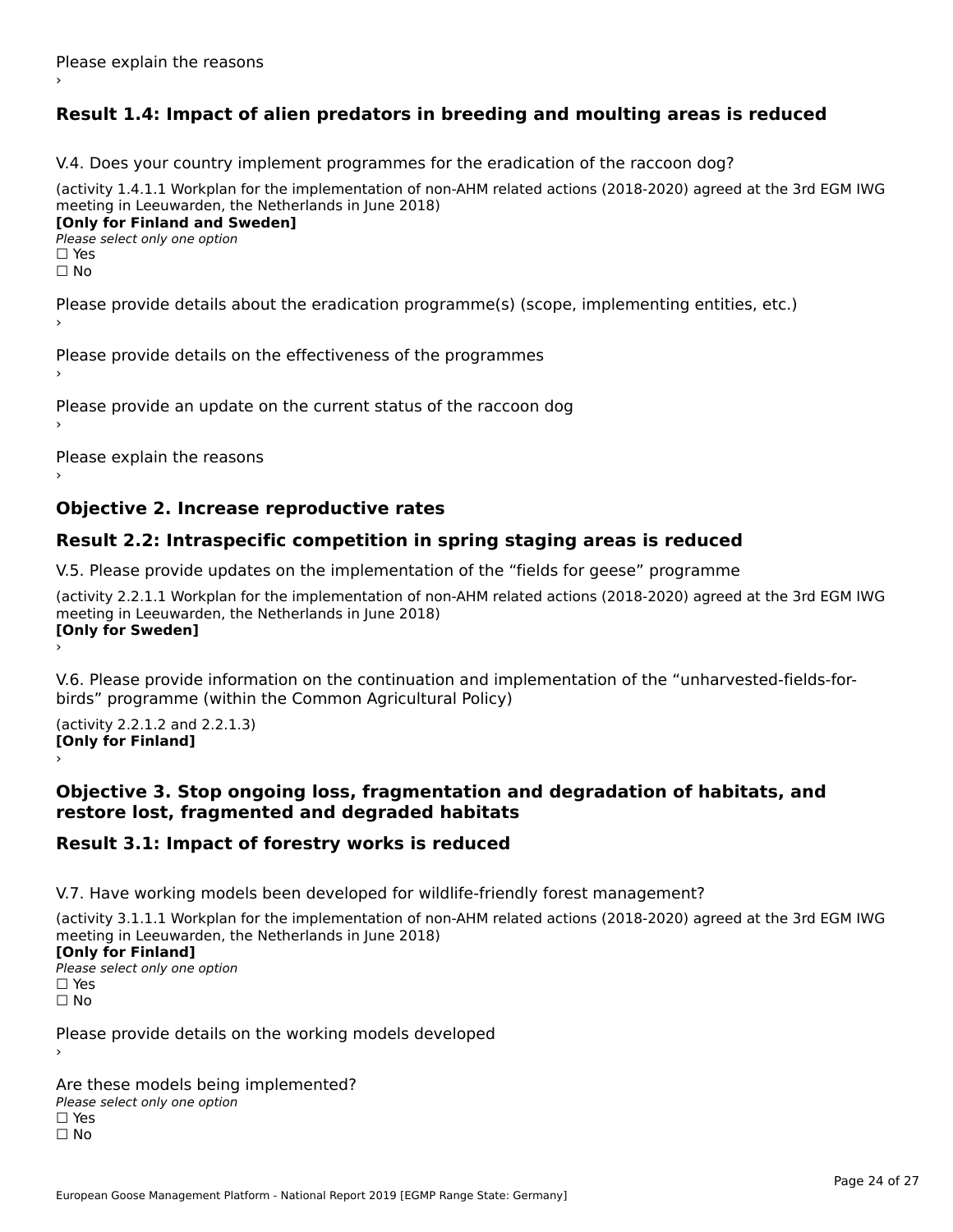Please provide more information on the progress Have these models been promoted to reach forest owners? ∩ave these models bee<br>Please select only one option □ Yes<br>□ No Please provide more information Please explain the reasons ›Have these models been promoted to reach forest corporations? ∩ave these models bee<br>Please select only one option □ Yes<br>□ No Please provide more information Please explain the reasons ›Please explain the reasons›Please explain the reasons›

V.8. Please indicate the implementation progress to reach the annual goals for mire restoration

(activity 3.1.2.1 Workplan for the implementation of non-AHM related actions (2018-2020) agreed at the 3rd EGM IWG meeting in Leeuwarden, the Netherlands in June 2018) **[all Participating Range States]** ›

**Result 3.3: Breeding, staging and wintering habitats are not further lost due to oil and gas or renewable energy developments**gas or renewable energy developments

V.9. Are you monitoring the collision risk posed by renewable energy developments to TBG close to the Special Protection Areas, identified as their important wintering sites?

(activity 3.3.1.1 Workplan for the implementation of non-AHM related actions (2018-2020) agreed at the 3rd EGM IWG meeting in Leeuwarden, the Netherlands in June 2018) **[only for Denmark and other Range States as applicable]**

```
Please select only one option
□ Yes<br>□ No
```
Please provide information on the relevant actions that have been undertaken ›

Please provide any results, if available

Please explain the reasons

# **Result 3.4: Impact of agriculture on natural Taiga Bean Goose habitats is minimized**

V.10. Has the area of managed coastal grasslands under the Common Agricultural Policy (CAP) increased in

(activity 3.4.1.1 Workplan for the implementation of non-AHM related actions (2018-2020) agreed at the 3rd EGM IWG meeting in Leeuwarden, the Netherlands in June 2018) **[only for Finland]**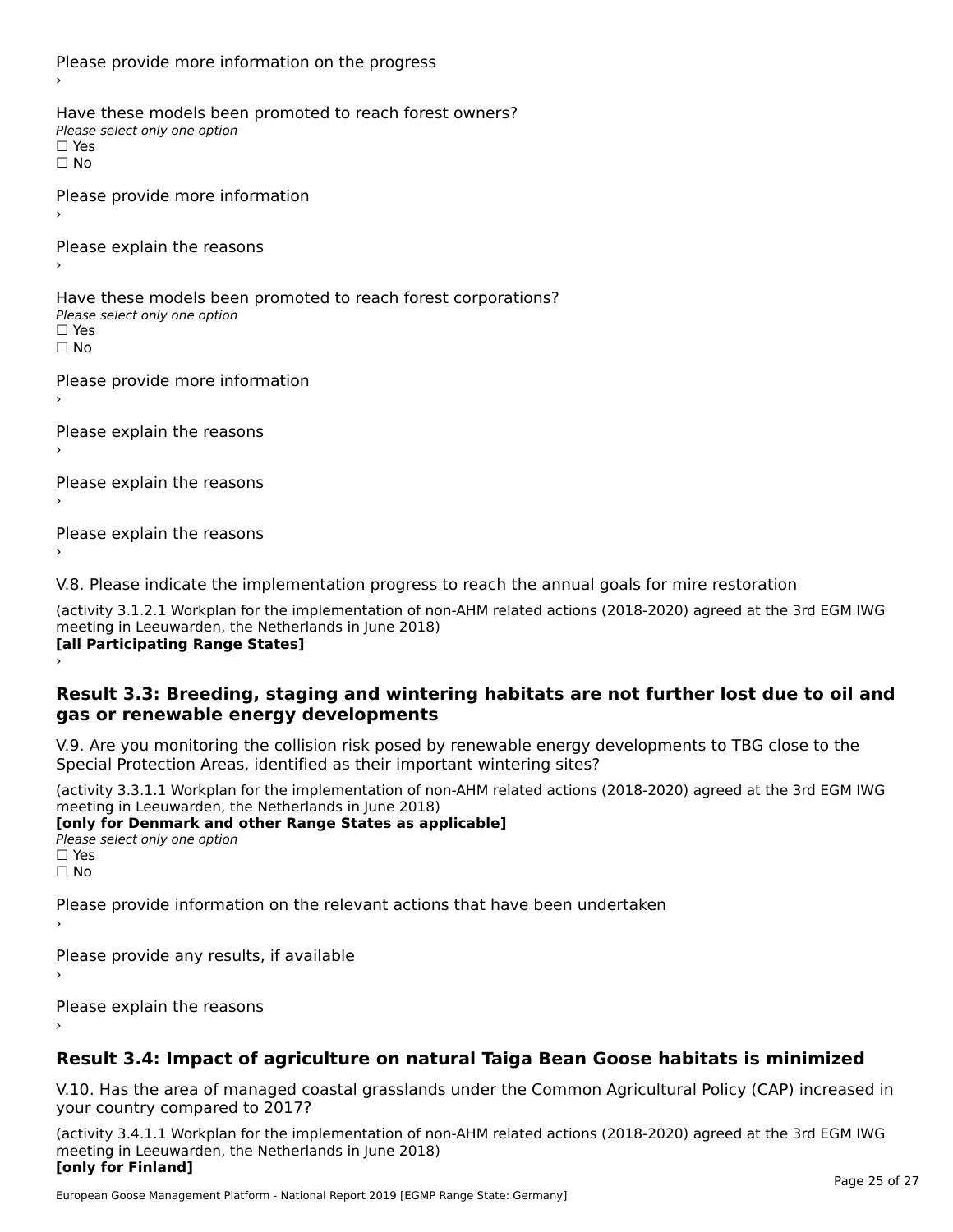Please select only one option □ Yes<br>□ No

Please indicate the size of the total area›

Please indicate the additional area managed since the beginning of 2017

Please describe the activities undertaken on grassland management

Please upload relevant documentation and provide weblinks

Please explain the reasons

# **Other objectives and results as decided by the EGM IWG**

### **Review factors possibly contributing to rapid declines in eastern England and implement appropriate management responses**implement appropriate management responses

V.11. Have possible factors causing population declines in eastern England been reviewed?

(activity 3.4.2. Workplan for the implementation of non-AHM related actions (2018-2020) agreed at the 3rd EGM IWG meeting in Leeuwarden, the Netherlands in June 2018)<br>**[only for UK]** 

**∐omy for OR**<br>Please select only one option □ Yes<br>□ No

Please describe those factors and provide further information as available

Are appropriate management responses to these factors being implemented? Please select only one option ים<br>⊡ No

Please provide information on the activities implemented

Please provide information about the main achievements and results›

Please explain the reasons

Please explain the reasons

**Reducing Taiga Bean Goose crippling**

V.12. Have you undertaken any activities in the past three years to reduce TBG crippling rates?

(activity agreed at the 1st EGM IWG meeting in Kristianstad, Sweden in December 2016) **[all Participating Range States]**

[all Participating Range States] Please select only one option☐ Yesים<br>⊡ No □ Not applicable

Please provide details on the activities